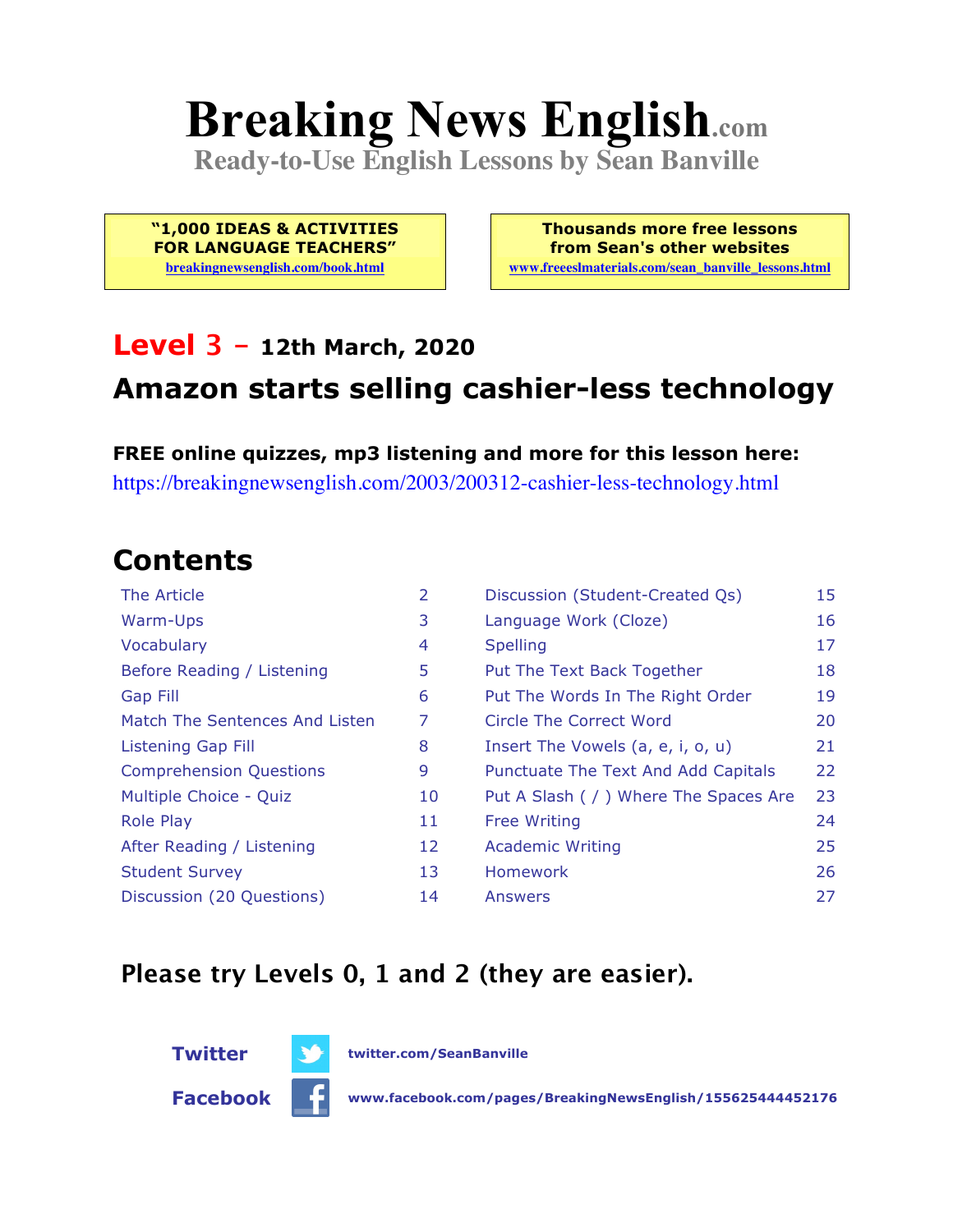### **THE ARTICLE**

From https://breakingnewsenglish.com/2003/200312-cashier-less-technology.html

The online retail giant Amazon will start selling its cashier-less technology to any store or retail outlet that wants it. The software is called "Just Walk Out". The software means stores do not need any cashiers. Shoppers simply scan a smartphone app when they arrive at a store and then put their shopping in their bag and... just walk out of the store. The software automatically calculates the cost of the customer's shopping and charges the cost of their shopping to the customer's Amazon account. The new software will allow customers to have their credit card or other payment card deducted instead. Amazon has been using the software for the past two years in its own Go Grocery stores.

The Just Walk Out software will reduce the amount of employees a store needs. Instead, the store will need to put hundreds of small cameras on the ceiling. The cameras link to software that detects what customers have put into their bag. The software then bills the customer and issues a receipt online. An industry expert expects Amazon to make a lot of money from selling the software to other stores. Many stores want to remove one of the biggest things customers complain about - slow checkouts. Amazon said the software will allow store staff, "to focus on more valuable activities". However, a retail expert worries that, "there will be fewer jobs as automation comes in".

Sources: https://www.**bbc.com**/news/technology-51801674 https://www.**digitaltrends.com**/cool-tech/amazon-offers-its-cashier-free-technology-to-otherretailers/ https://www.**cnet.com**/news/amazon-is-selling-its-cashierless-checkout-tech-to-other-retailers/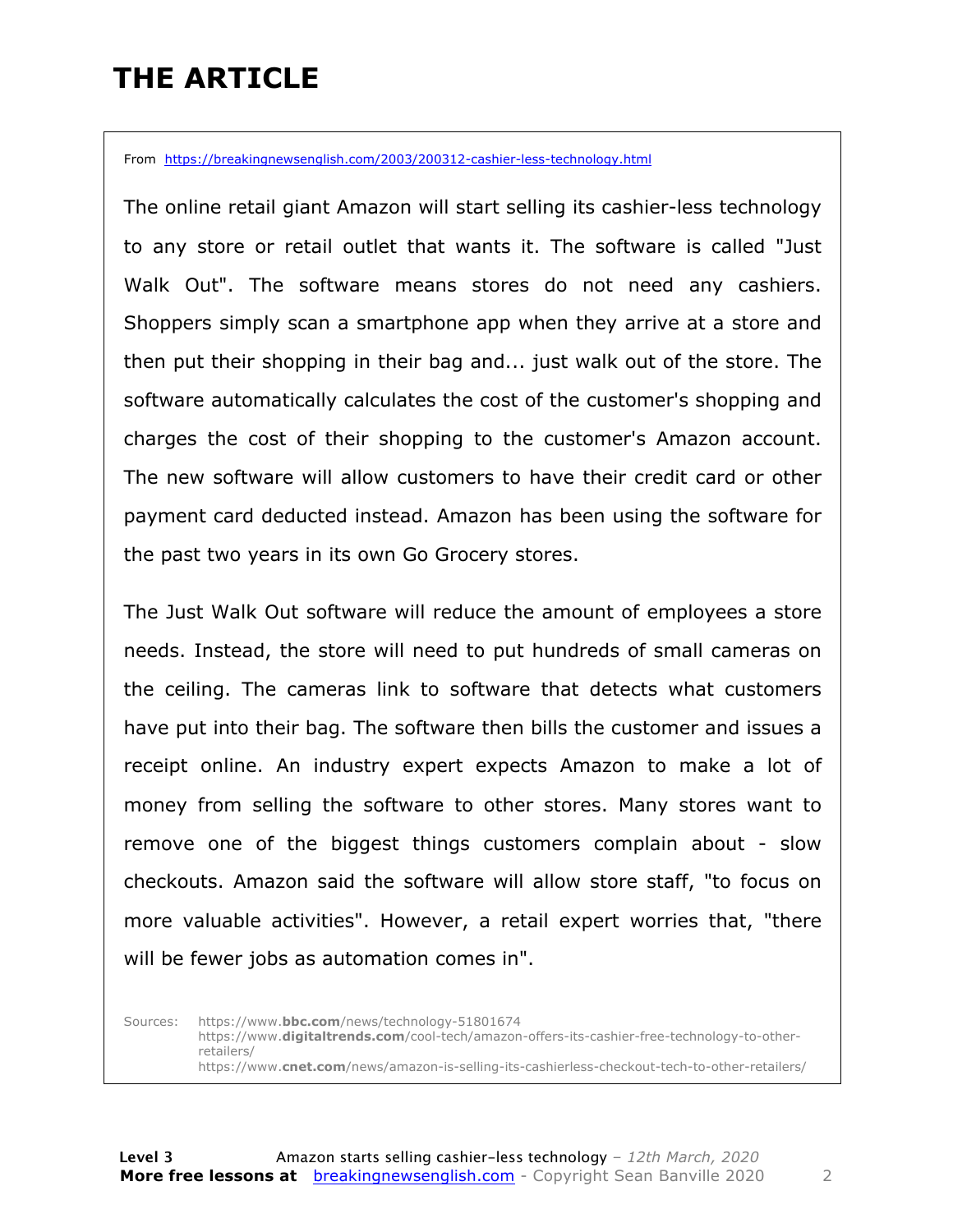#### **WARM-UPS**

1. CASHIERS: Students walk around the class and talk to other students about cashiers. Change partners often and share your findings.

**2. CHAT:** In pairs / groups, talk about these topics or words from the article. What will the article say about them? What can you say about these words and your life?

online / retail / giant / technology / cashier / app / store / software / customer / credit employees / cameras / ceiling / receipt / bill / expert / complain / staff / automation

Have a chat about the topics you liked. Change topics and partners frequently.

**3. AUTOMATION:** Students A **strongly** believe automation is a terrible thing; Students B **strongly** believe it is a great thing. Change partners again and talk about your conversations.

**4. HUMANS:** What are the advantages of humans and technology doing these jobs? Complete this table with your partner(s). Change partners often and share what you wrote.

|              | <b>Humans</b> | <b>Technology</b> |
|--------------|---------------|-------------------|
| Cashier      |               |                   |
| Manager      |               |                   |
| Cleaner      |               |                   |
| Security     |               |                   |
| Shelf filler |               |                   |
| Other        |               |                   |

**5. ONLINE:** Spend one minute writing down all of the different words you associate with the word "online". Share your words with your partner(s) and talk about them. Together, put the words into different categories.

**6. STORES:** Rank these with your partner. Put the best stores at the top. Change partners often and share your rankings.

- Amazon
- McDonald's
- Disney Store
- Apple Store
- IKEA
- Seven-Eleven
- CosctCo
- UniQlo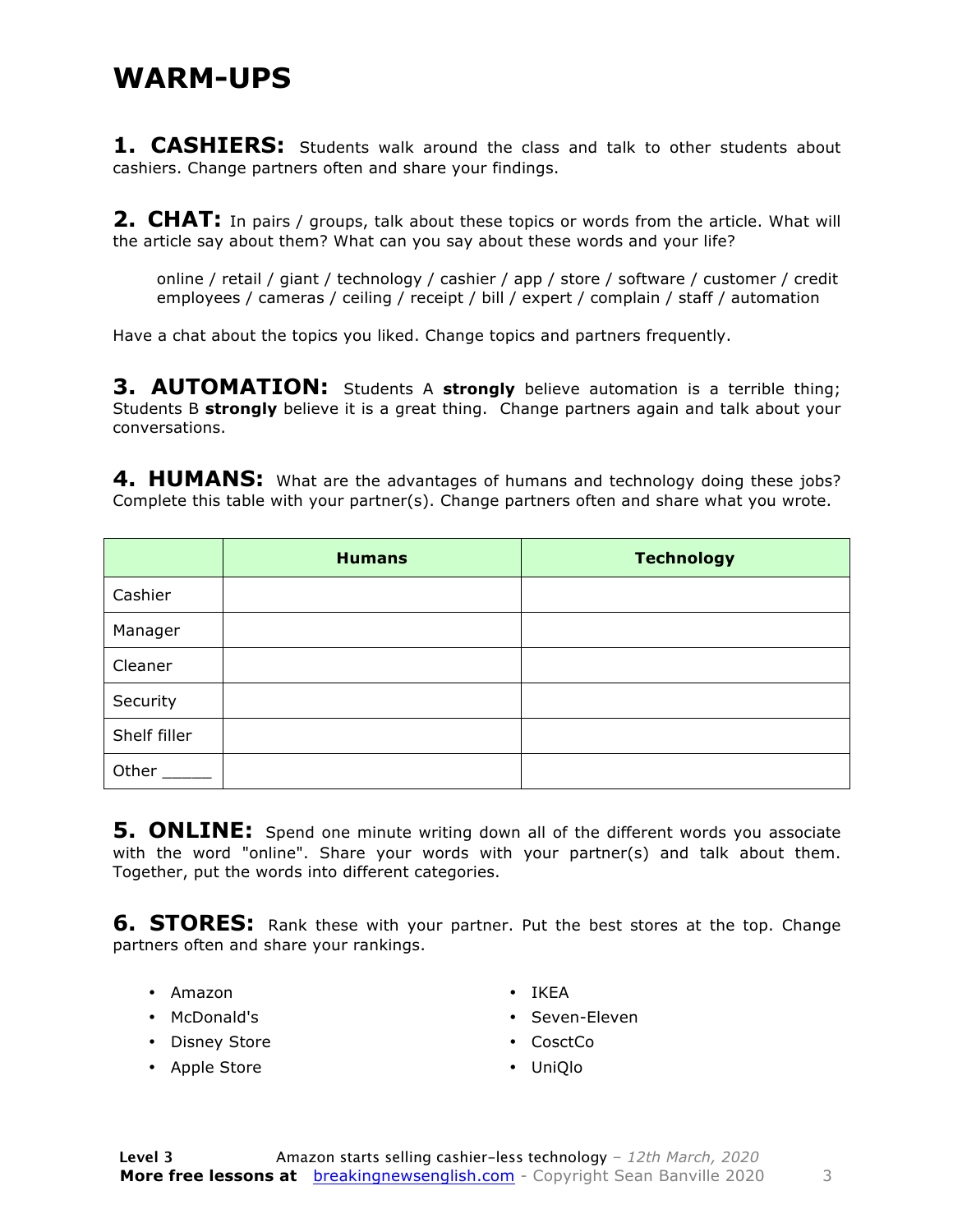### **VOCABULARY MATCHING**

#### **Paragraph 1**

| 1.  | giant       | a. | A store offering things for sale.                                               |
|-----|-------------|----|---------------------------------------------------------------------------------|
| 2.  | retail      | b. | A very, very large company or organization.                                     |
| 3.  | outlet      | c. | A person handling payments and receipts in<br>a store, bank, or other business. |
| 4.  | cashier     | d. | Finds out the total or amount of something<br>using maths.                      |
| 5.  | calculates  | e. | The sale of goods to the public in relatively<br>small quantities.              |
| 6.  | allow       | f. | Took away something from another thing.                                         |
| 7.  | deducted    | g. | Let happen.                                                                     |
|     | Paragraph 2 |    |                                                                                 |
| 8.  | employee    | h. | The top part of the inside of a room or<br>building.                            |
| 9.  | ceiling     | i. | A piece of paper that shows that you have<br>paid for something.                |
| 10. | detects     | j. | A worker in a company or organisation.                                          |

- 11. bills k. Finds out; senses.
- 12. receipt and l. Say you are unhappy about something.
- 13. complain m. Charges someone some money for goods or services.
- 14. automation  $n.$  The use of robots or machines in a system that makes or does something.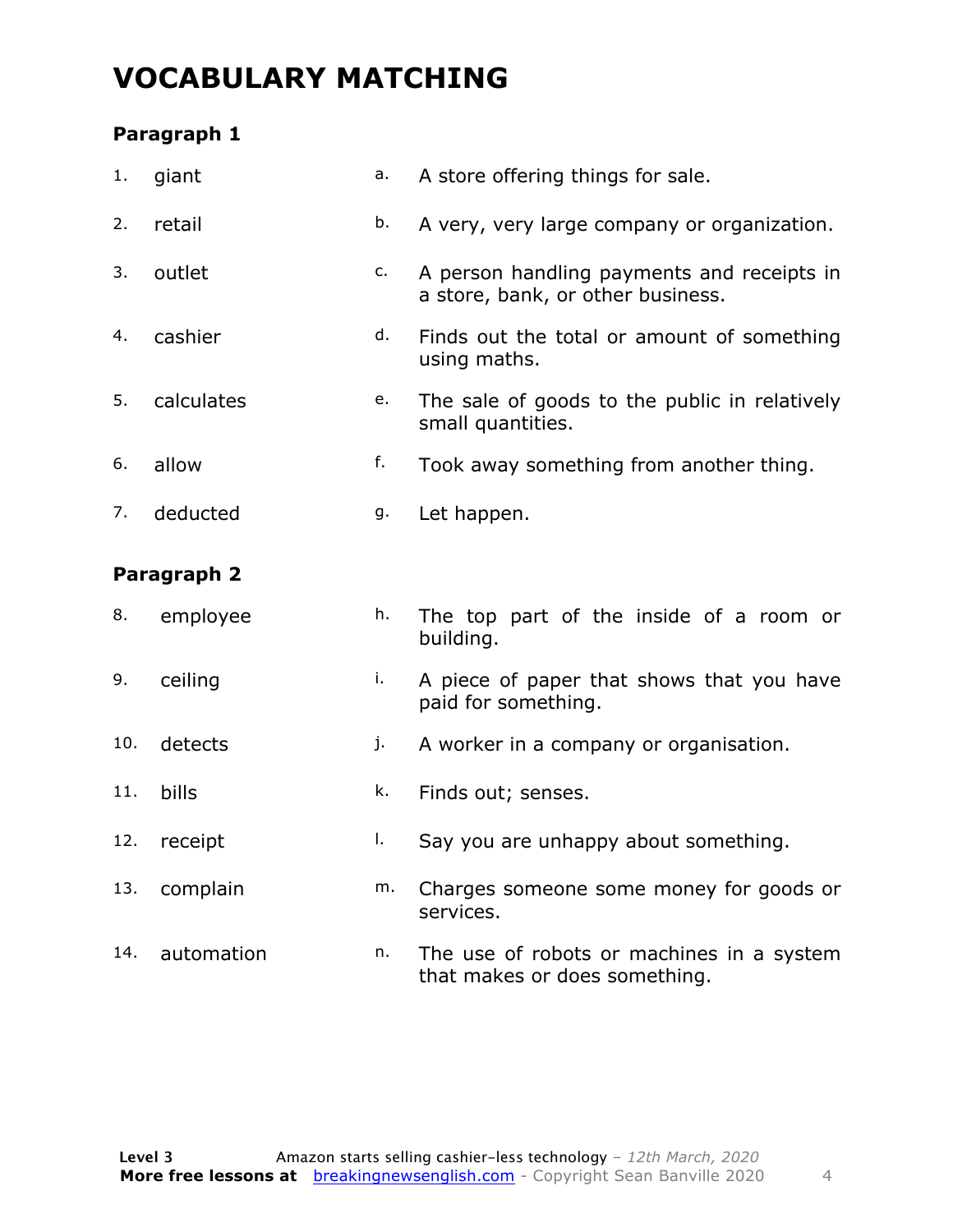### **BEFORE READING / LISTENING**

From https://breakingnewsenglish.com/2003/200312-cashier-less-technology.html

#### **1. TRUE / FALSE:** Read the headline. Guess if a-h below are true (T) or false (F).

- a. Amazon will not sell its cahier-less technology to its rivals. **T / F**
- b. Amazon's cashier-less technology is called "Just Walk Through". **T / F**
- c. Shoppers put shopping in their bag and walk out of the store. **T / F**
- d. The new Amazon technology only accepts payment by credit card. **T / F**
- e. The technology makes use of hundreds of cameras. **T / F**
- f. Shoppers receive a bill online for their shopping. **T / F**
- g. Many stores want to remove checkouts. **T / F**
- h. An expert is worried the software will cut the number of jobs. **T / F**

#### **2. SYNONYM MATCH:** (The words in **bold** are from the news article.)

- **1. start**
- **2. called**
- **3. calculates**
- **4. cost**
- **5. deducted**
- **6. amount**
- **7. link**
- **8. issues**
- **9. remove**
- **10. expert**
- a. sends out
- b. price
- c. specialist
- d. number
- e. named
- f. take away
- g. subtracted
- h. begin
- i. connect
- j. works out

#### **3. PHRASE MATCH:** (Sometimes more than one choice is possible.)

- 1. The online retail
- 2. The software means stores do not
- 3. The software automatically calculates
- 4. the customer's Amazon
- 5. Amazon has been using the software
- 6. reduce the amount of employees
- 7. put hundreds of small cameras
- 8. The software then bills the customer
- 9. one of the biggest things customers
- 10. there will be fewer jobs as
- a. automation comes
- b. for the past two years
- c. complain about
- d. a store needs
- e. need any cashiers
- f. and issues a receipt
- g. giant Amazon
- h. on the ceiling
- i. the cost
- j. account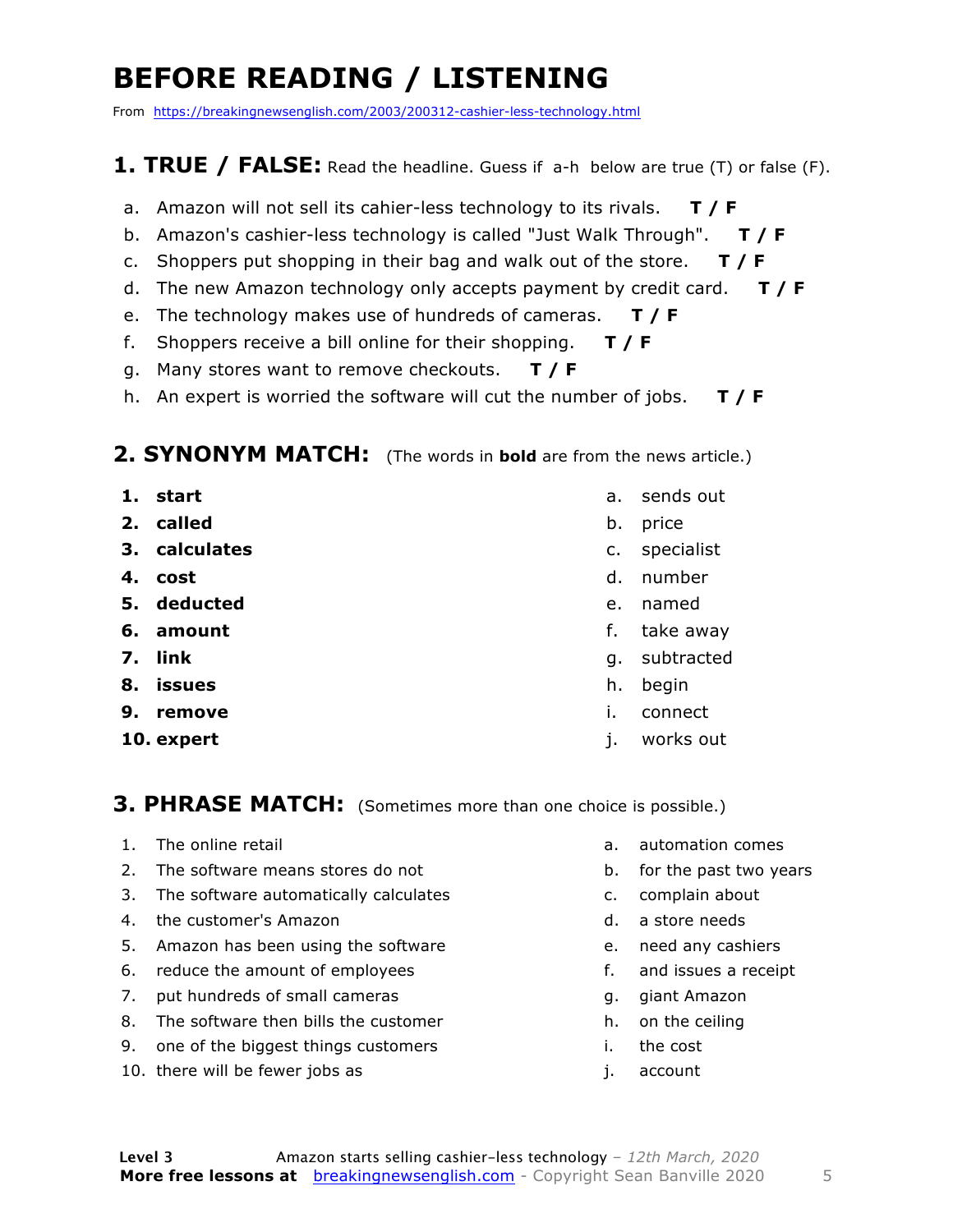### **GAP FILL**

From https://breakingnewsenglish.com/2003/200312-cashier-less-technology.html

The online retail (1) \_\_\_\_\_\_\_\_\_\_\_\_ Amazon will start selling its cashier-less technology to any store or retail (2) that wants it. The software is called "Just Walk Out". The software means stores do not need any cashiers. Shoppers simply (3) \_\_\_\_\_\_\_\_\_\_\_\_ a smartphone app when they arrive at a store and then put their shopping in their bag and... just walk out of the store. The software automatically (4) \_\_\_\_\_\_\_\_\_\_\_\_\_\_ the cost of the customer's shopping and charges the  $(5)$  \_\_\_\_\_\_\_\_\_\_\_\_ of their shopping to the customer's Amazon account. The new software will (6) \_\_\_\_\_\_\_\_\_\_\_\_ customers to have their credit card or other payment card deducted (7) \_\_\_\_\_\_\_\_\_\_\_\_. Amazon has been using the software for the past two years in its (8) \_\_\_\_\_\_\_\_\_\_\_\_ Go Grocery stores. *scan cost own giant instead calculates outlet allow*

The Just Walk Out software will reduce the (9) \_\_\_\_\_\_\_\_\_\_\_\_\_ of employees a store needs. Instead, the store will need to put hundreds of small cameras on the  $(10)$  \_\_\_\_\_\_\_\_\_\_\_\_. The cameras link to software that (11) \_\_\_\_\_\_\_\_\_\_\_\_\_\_\_\_ what customers have put into their bag. The software then bills the customer and issues a receipt (12) \_\_\_\_\_\_\_\_\_\_\_\_. An industry expert expects Amazon to make a lot of money from selling the software to other stores. Many stores want to (13) \_\_\_\_\_\_\_\_\_\_\_\_\_\_ one of the biggest things customers  $(14)$  \_\_\_\_\_\_\_\_\_\_\_\_\_\_ about - slow checkouts. Amazon said the software will allow store staff, "to (15) \_\_\_\_\_\_\_\_\_\_\_\_ on more valuable activities". However, a retail expert worries that, "there will be  $(16)$  \_\_\_\_\_\_\_\_\_\_\_\_\_\_\_\_ jobs as automation comes in". *detects remove fewer amount online focus ceiling complain*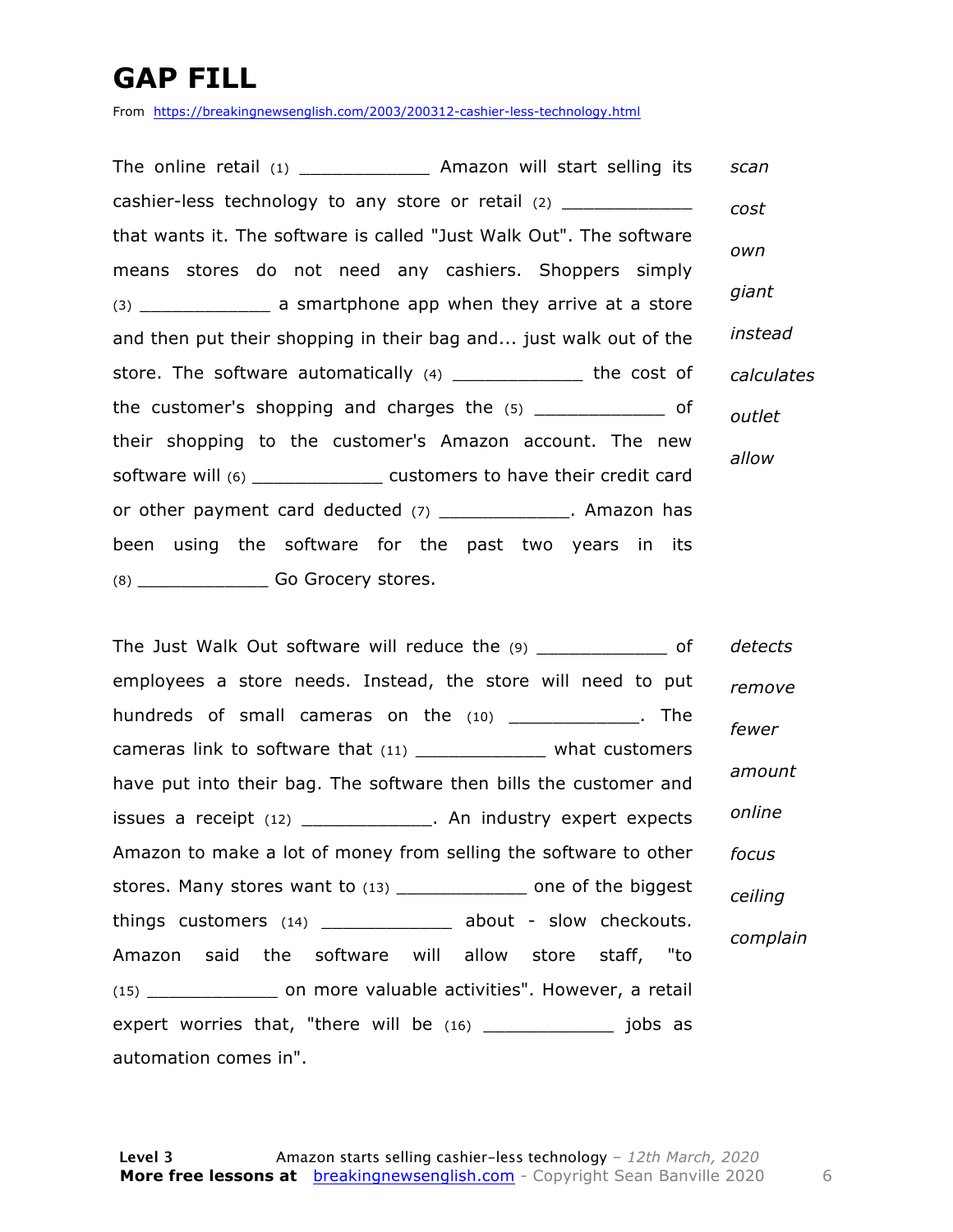### **LISTENING – Guess the answers. Listen to check.**

From https://breakingnewsenglish.com/2003/200312-cashier-less-technology.html

| 1) start selling its cashier-less technology to any store _______               |
|---------------------------------------------------------------------------------|
| a. or retail outlet                                                             |
| b. or retail inlet<br>c. or retail islet                                        |
| d. or retail let                                                                |
| 2) The software means stores do not ______                                      |
| a. need any caches                                                              |
| b. need any cachets                                                             |
| c. need any cashiers                                                            |
| d. need any cashes                                                              |
| 3) The software automatically _______                                           |
| a. calculates the cost                                                          |
| b. calculates the lost                                                          |
| c. calculates the coast<br>d. calculates the cast                               |
| 4) customers to have their credit card or other payment card ________           |
| a. induct it instead                                                            |
| b. redacted instead                                                             |
| c. conducted instead                                                            |
| d. deducted instead                                                             |
| 5) using the software for the past two years in ________ Grocery stores         |
| a. its an Go                                                                    |
| b. its down Go<br>c. its own Go                                                 |
| d. its owner Go                                                                 |
| 6) The Just Walk Out software will reduce the _______                           |
| a. a mount of employees                                                         |
| b. mountain of employees                                                        |
| c. am mount of employees                                                        |
| d. amount of employees                                                          |
| 7) the store will need to put hundreds of small cameras _______                 |
| a. on the sealing                                                               |
| b. on the ceiling<br>c. on the sailing                                          |
| d. on the selling                                                               |
| 8) The software then bills the customer and issues _______                      |
| a. a re-seat online                                                             |
| b. a reseal online                                                              |
| c. a recipe online                                                              |
| d. a receipt online                                                             |
| 9) Many stores want to remove one of the biggest things customers _______       |
| a. complains about                                                              |
| b. complain about<br>c. complaint about                                         |
| d. con plain about                                                              |
| 10) a retail expert worries that there will be fewer jobs as automation _______ |
| a. come in                                                                      |
| b. comes out                                                                    |
| c. comes in                                                                     |

d. comes sin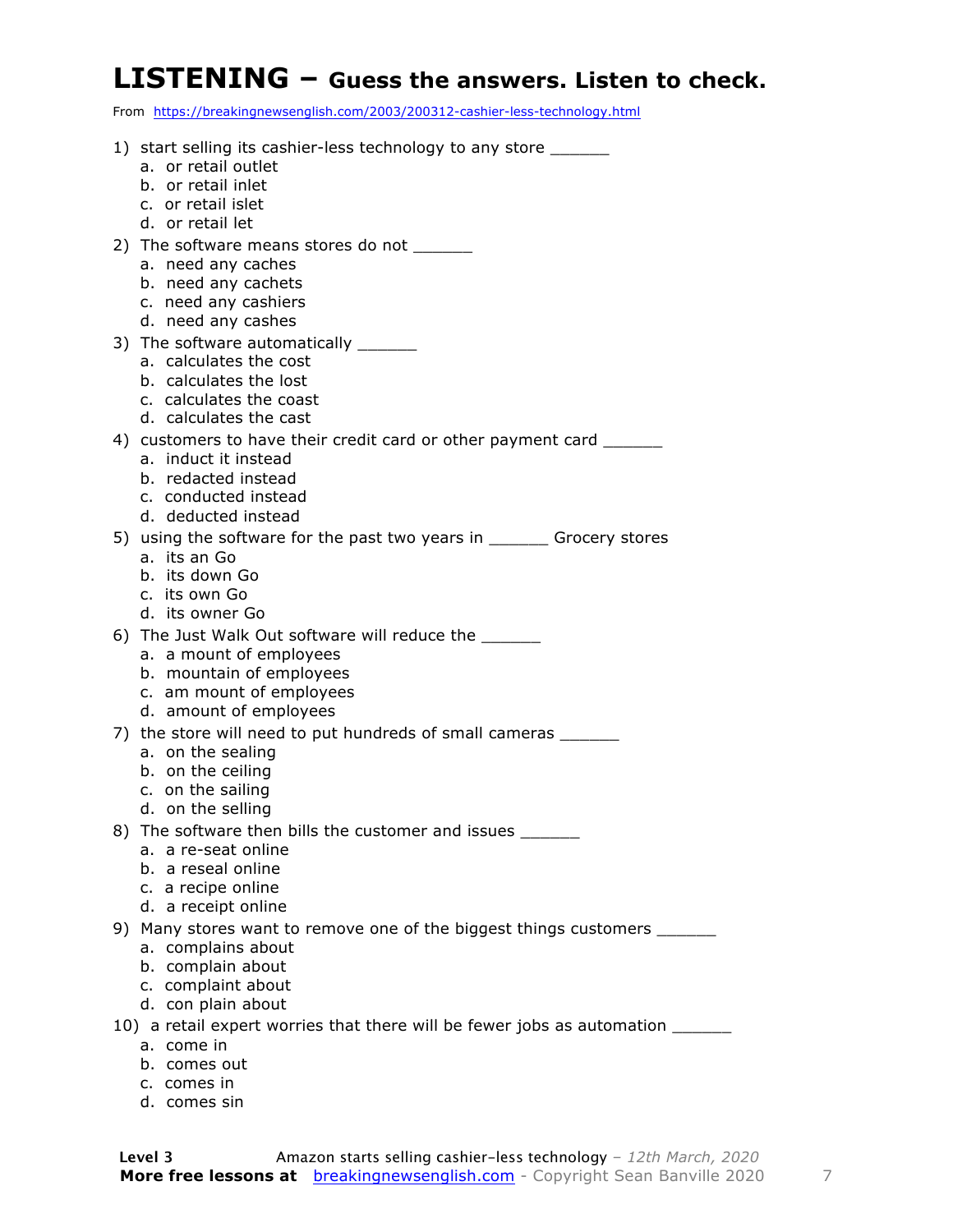#### **LISTENING – Listen and fill in the gaps**

From https://breakingnewsenglish.com/2003/200312-cashier-less-technology.html

The (1) The (1) The (1) Amazon will start selling its cashier-less technology to any store (2) \_\_\_\_\_\_\_\_\_\_\_\_\_\_\_\_\_\_\_\_\_\_\_\_\_\_\_ that wants it. The software is called "Just Walk Out". The software means stores do not need any cashiers. Shoppers  $(3)$  any cashiers app when they arrive at a store and then put their shopping in their bag and... just walk out of the store. The software automatically  $(4)$ of the customer's shopping and  $(5)$  and  $(6)$  and  $(7)$  and  $(8)$  and  $(7)$  and  $(8)$  and  $(9)$  of their shopping to the customer's Amazon account. The new software will allow customers to have their credit card or other payment card deducted instead. Amazon has been using the software for the past two years (6) \_\_\_\_\_\_\_\_\_\_\_\_\_\_\_\_\_\_\_\_\_\_\_\_\_\_\_\_\_ Go Grocery stores.

The Just Walk Out software will (7) \_\_\_\_\_\_\_\_\_\_\_\_\_\_\_\_\_\_\_\_\_\_\_\_\_\_ of employees a store needs. Instead, the store will need to put hundreds of small cameras on the ceiling. The cameras link to software (8) \_\_\_\_\_\_\_\_\_\_\_\_\_\_\_\_\_\_\_\_\_\_\_\_\_\_\_\_\_\_\_ customers have put into their bag. The software then bills the customer and issues (9) \_\_\_\_\_\_\_\_\_\_\_\_\_\_\_\_\_\_\_. An industry expert expects Amazon to make a lot of money from selling the software to other stores. Many stores want to (10) **Example 10** The biggest things customers complain about - slow checkouts. Amazon said the software will allow store staff, "to focus on more valuable activities". However, a (11) \_\_\_\_\_\_\_\_\_\_\_\_\_\_\_\_\_\_\_\_\_\_\_\_\_\_\_\_ that, "there will be  $(12)$  \_\_\_\_\_\_\_\_\_\_\_\_\_\_\_\_\_\_\_\_\_\_\_\_\_\_\_\_\_\_ automation comes in".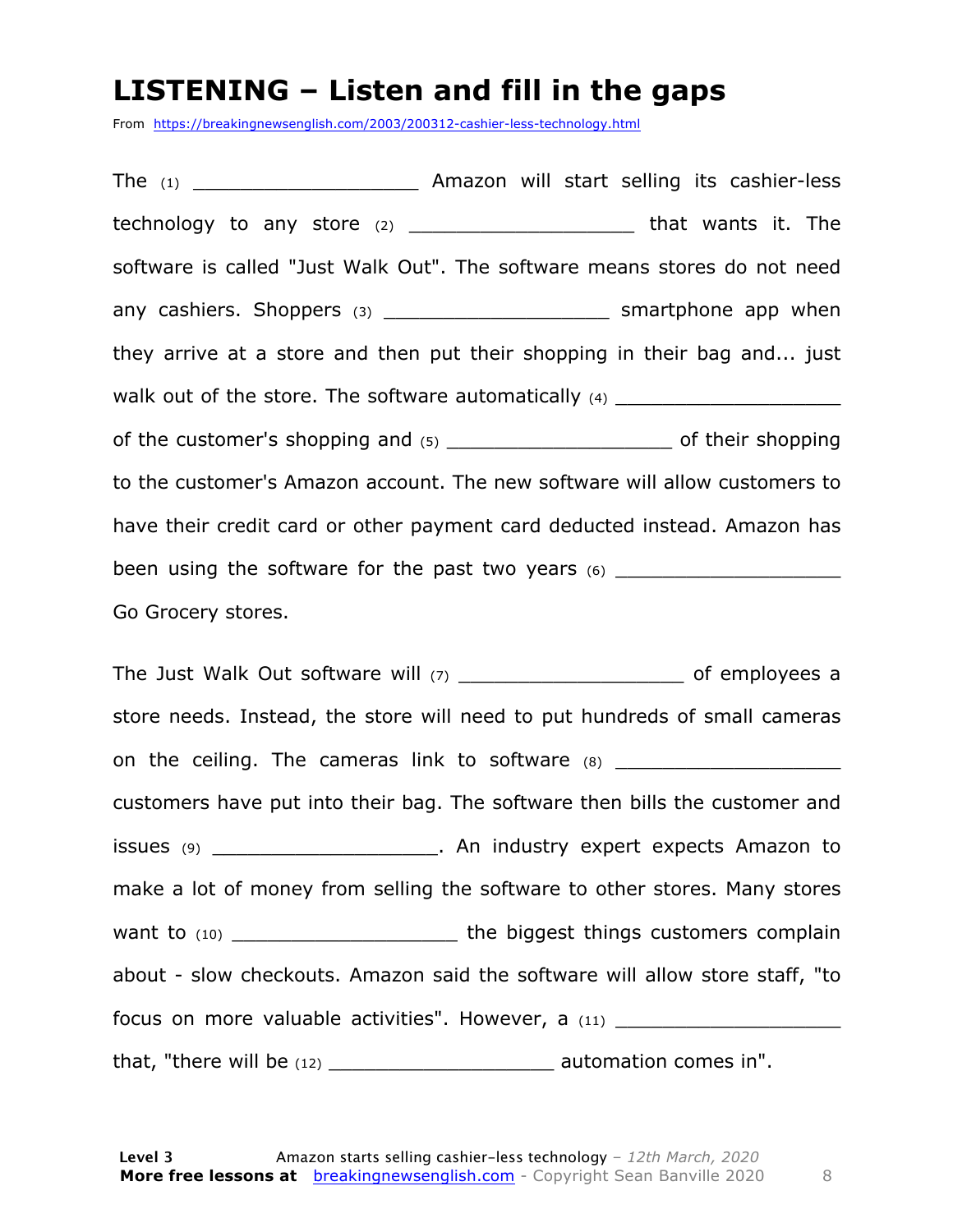### **COMPREHENSION QUESTIONS**

From https://breakingnewsenglish.com/2003/200312-cashier-less-technology.html

- 1. What is the name of the Amazon software?
- 2. What do shoppers need to scan?
- 3. What does the software automatically calculate?
- 4. What can shoppers use to pay besides a credit card?
- 5. For how long has Amazon been using the software in its grocery stores?
- 6. What will the software mean stores need fewer of?
- 7. Where will stores have to put hundreds of cameras?
- 8. What did an industry expert say Amazon would make?
- 9. What did the article say was one of the biggest customer complaints?
- 10. What did an expert say would lead to fewer jobs?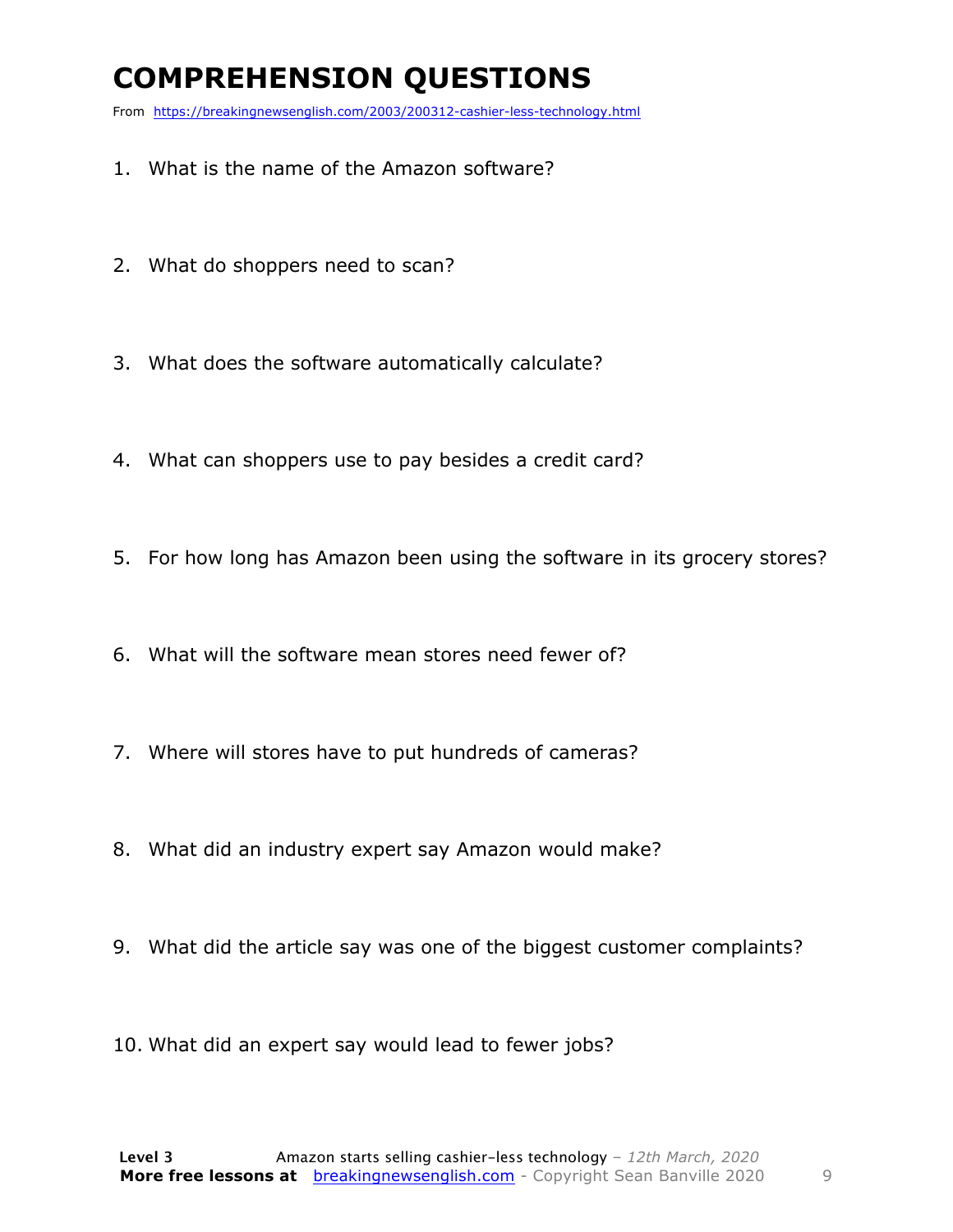### **MULTIPLE CHOICE - QUIZ**

From https://breakingnewsenglish.com/2003/200312-cashier-less-technology.html

- 1) What is the name of the Amazon software?
- a) Just Adjust
- b) Just Walk Out
- c) Just Say No
- d) Just Do It
- 2) What do shoppers need to scan?
- a) shelves
- b) their membership number
- c) bar codes
- d) a smartphone app
- 3) What does the software
- automatically calculate?
- a) how much stock to reorder
- b) sell-by and use-by dates
- c) the cost of the shopping
- d) profit

4) What can shoppers use to pay besides a credit card?

- a) payments cards
- b) cash
- c) crypto-currency
- d) vouchers

5) For how long has Amazon been using the software in its grocery stores?

- a) 1 year
- b) 2 years
- c) 3 years
- d) 4 years

6) What will the software mean stores need fewer of?

- a) cashiers
- b) managers
- c) goods
- d) profit

7) Where will stores have to put hundreds of cameras?

- a) at the tills
- b) everywhere
- c) on the ceiling
- d) on shelves

8) What did an industry expert say Amazon would make?

- a) money
- b) software
- c) better products
- d) a mess

9) What did the article say was one of the biggest customer complaints?

- a) a lack of choice
- b) high prices
- c) rude staff
- d) slow checkouts

10) What did an expert say would lead to fewer jobs?

- a) higher prices
- b) globalization
- c) automation
- d) coronavirus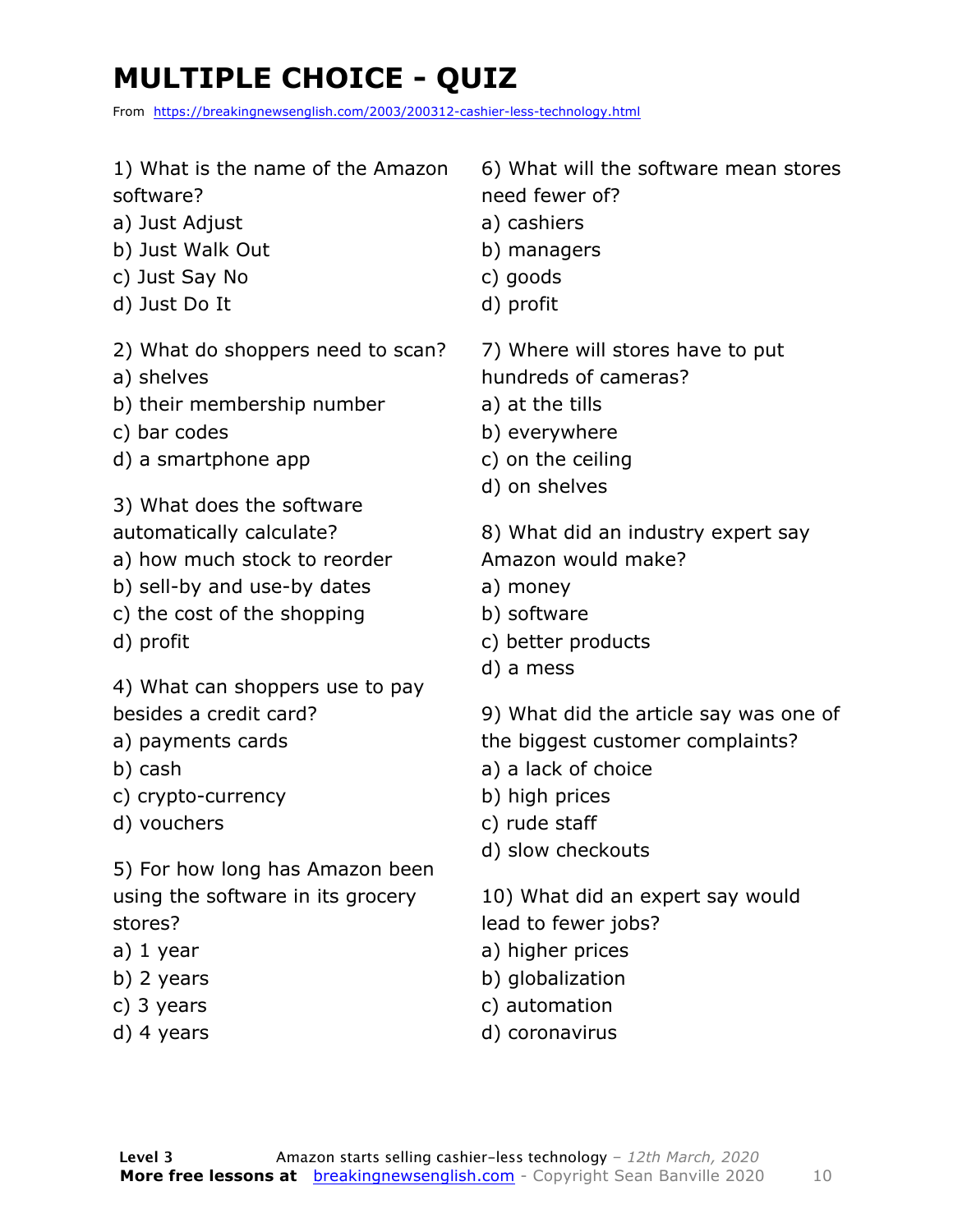### **ROLE PLAY**

From https://breakingnewsenglish.com/2003/200312-cashier-less-technology.html

#### **Role A – Amazon**

You think Amazon is the best store. Tell the others three reasons why. Tell them what is wrong with their stores. Also, tell the others which is the worst of these (and why): the Disney Store, IKEA or Seven-Eleven.

#### **Role B – The Disney Store**

You think the Disney Store is the best store. Tell the others three reasons why. Tell them what is wrong with their stores. Also, tell the others which is the worst of these (and why): Amazon, IKEA or Seven-Eleven.

#### **Role C – IKEA**

You think IKEA is the best store. Tell the others three reasons why. Tell them what is wrong with their stores. Also, tell the others which is the worst of these (and why): the Disney Store, Amazon or Seven-Eleven.

#### **Role D – Seven-Eleven**

You think Seven-Eleven is the best store. Tell the others three reasons why. Tell them what is wrong with their stores. Also, tell the others which is the worst of these (and why): the Disney Store, IKEA or Amazon.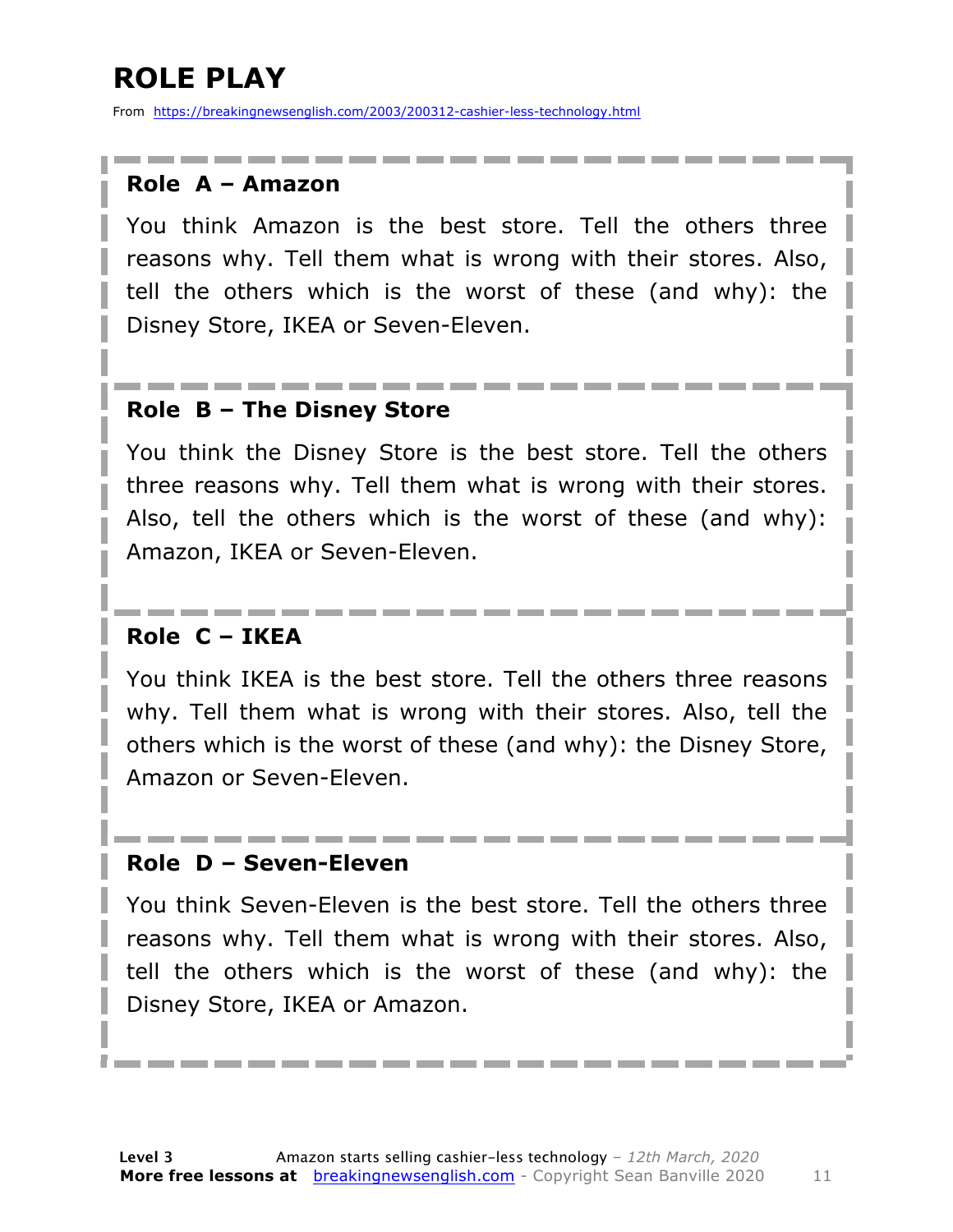## **AFTER READING / LISTENING**

From https://breakingnewsenglish.com/2003/200312-cashier-less-technology.html

1. WORD SEARCH: Look in your dictionary / computer to find collocates, other meanings, information, synonyms … for the words 'online' and 'cashier'.

| online | cashier |
|--------|---------|
|        |         |
|        |         |
|        |         |

- Share your findings with your partners.
- Make questions using the words you found.
- Ask your partner / group your questions.

**2. ARTICLE QUESTIONS:** Look back at the article and write down some questions you would like to ask the class about the text.

- Share your questions with other classmates / groups.
- Ask your partner / group your questions.

**3. GAP FILL:** In pairs / groups, compare your answers to this exercise. Check your answers. Talk about the words from the activity. Were they new, interesting, worth learning…?

**4. VOCABULARY:** Circle any words you do not understand. In groups, pool unknown words and use dictionaries to find their meanings.

**5. TEST EACH OTHER:** Look at the words below. With your partner, try to recall how they were used in the text:

| $\bullet$ giant | • amount     |
|-----------------|--------------|
| • simply        | • ceiling    |
| • automatically | • receipt    |
| $\cdot$ account | • money      |
| • credit        | • complain   |
| $\bullet$ own   | $\cdot$ jobs |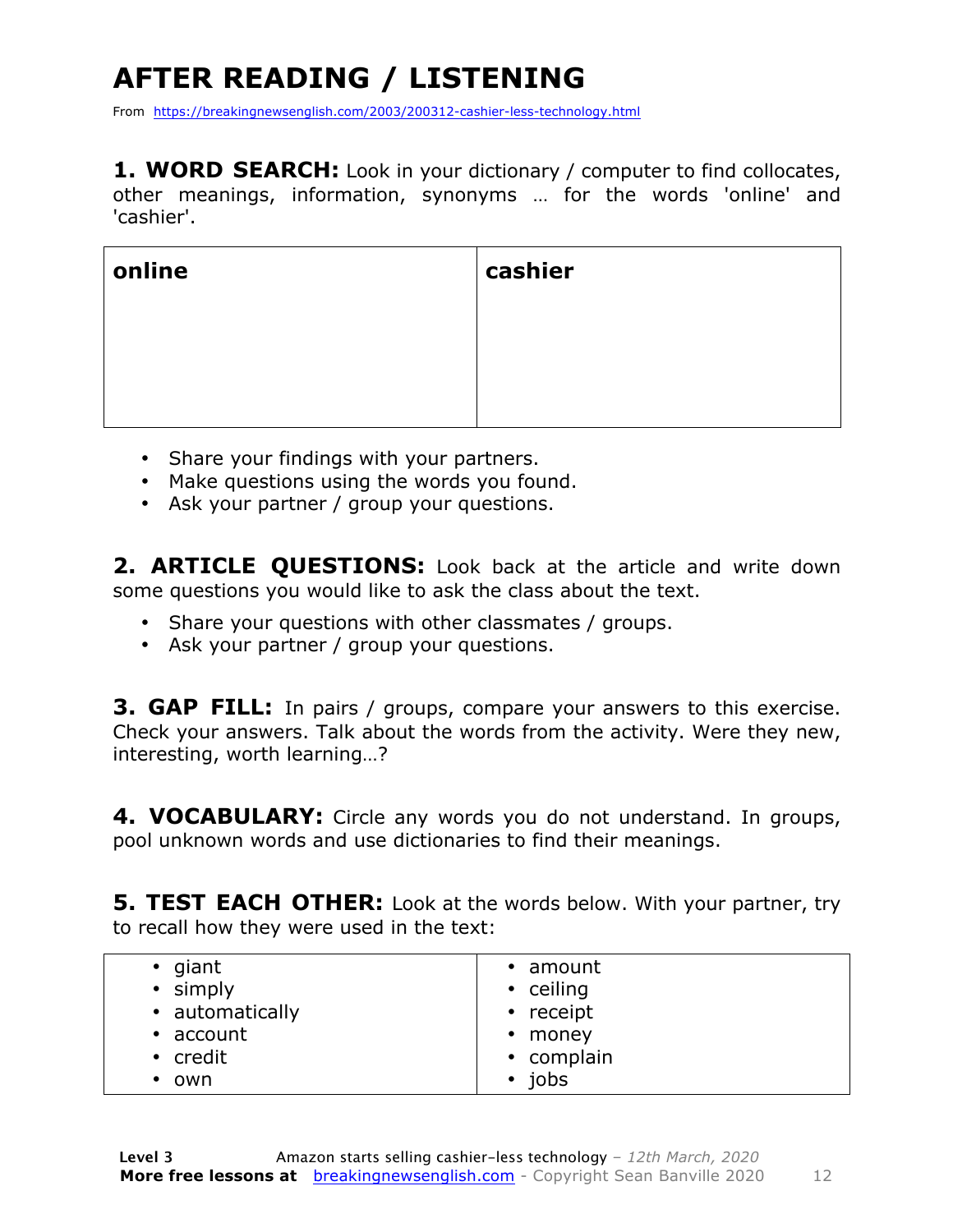### **CASHIERS SURVEY**

From https://breakingnewsenglish.com/2003/200312-cashier-less-technology.html

Write five GOOD questions about cashiers in the table. Do this in pairs. Each student must write the questions on his / her own paper.

When you have finished, interview other students. Write down their answers.

|      | STUDENT 1 | STUDENT 2 | STUDENT 3 |
|------|-----------|-----------|-----------|
| Q.1. |           |           |           |
| Q.2. |           |           |           |
| Q.3. |           |           |           |
| Q.4. |           |           |           |
| Q.5. |           |           |           |

- Now return to your original partner and share and talk about what you found out. Change partners often.
- Make mini-presentations to other groups on your findings.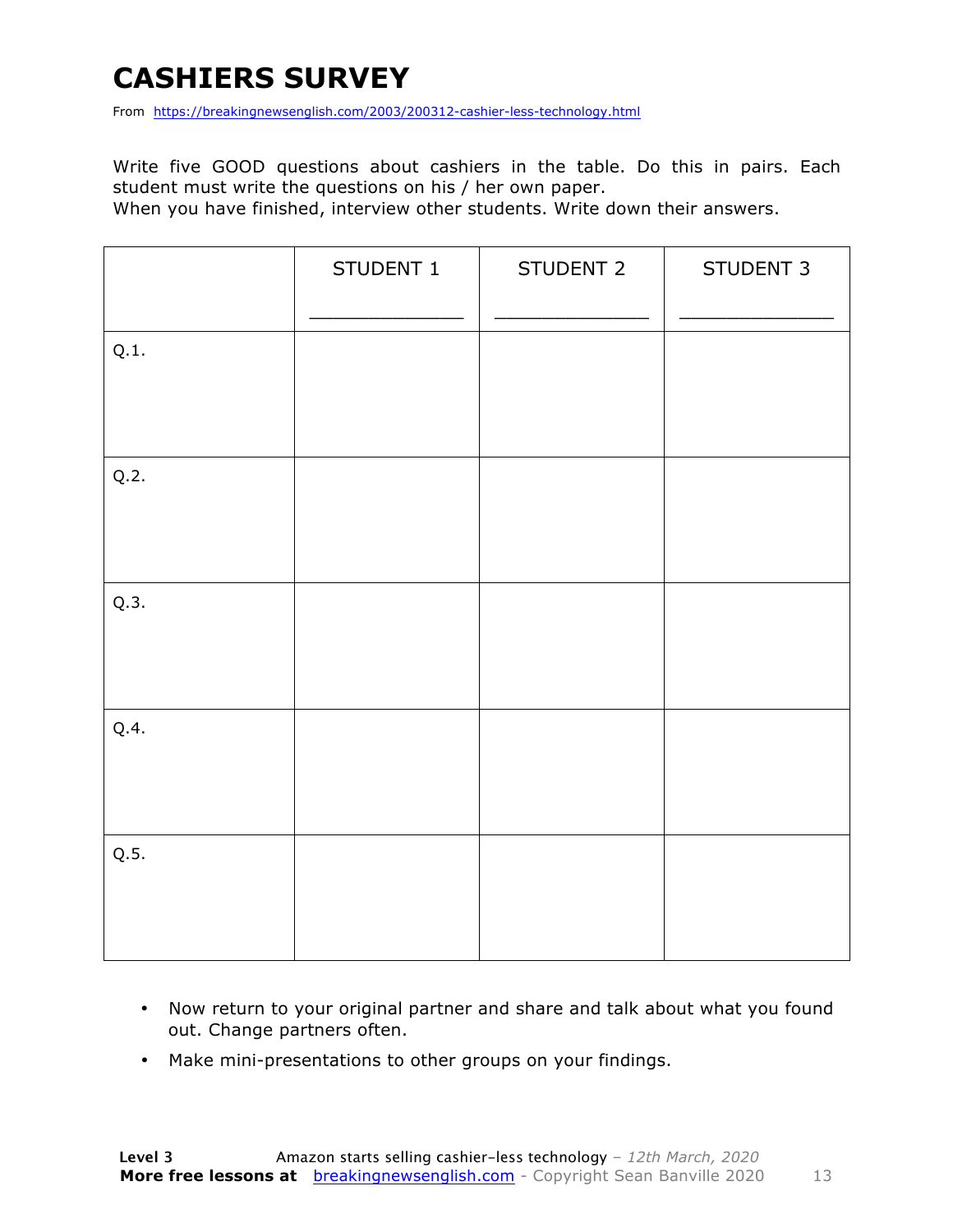### **CASHIERS DISCUSSION**

STUDENT A's QUESTIONS (Do not show these to student B)

- 1. What did you think when you read the headline?
- 2. What images are in your mind when you hear the word 'online'?
- 3. What do you think of Amazon?
- 4. Do you prefer online shopping or shopping in stores?
- 5. What do you think of cashiers?
- 6. What do you think of cashier-less stores?
- 7. Would you prefer to have cashiers in stores?
- 8. What are the bad things about this technology?
- 9. Do you prefer to pay by cash or card?
- 10. What do you think of shopping?

*Amazon starts selling cashier-less technology – 12th March, 2020* Thousands more free lessons at breakingnewsenglish.com

-----------------------------------------------------------------------------

#### **CASHIERS DISCUSSION**

STUDENT B's QUESTIONS (Do not show these to student A)

- 11. Did you like reading this article? Why/not?
- 12. What do you think of when you hear the word 'cashier'?
- 13. What do you think about what you read?
- 14. What do you think when you are waiting at a checkout?
- 15. What do you like and dislike about shopping?
- 16. What is your favourite store?
- 17. Do we need to have workers in stores?
- 18. What complaints do you have about checkouts?
- 19. Is it bad that automation is replacing so many jobs?
- 20. What questions would you like to ask Amazon's boss?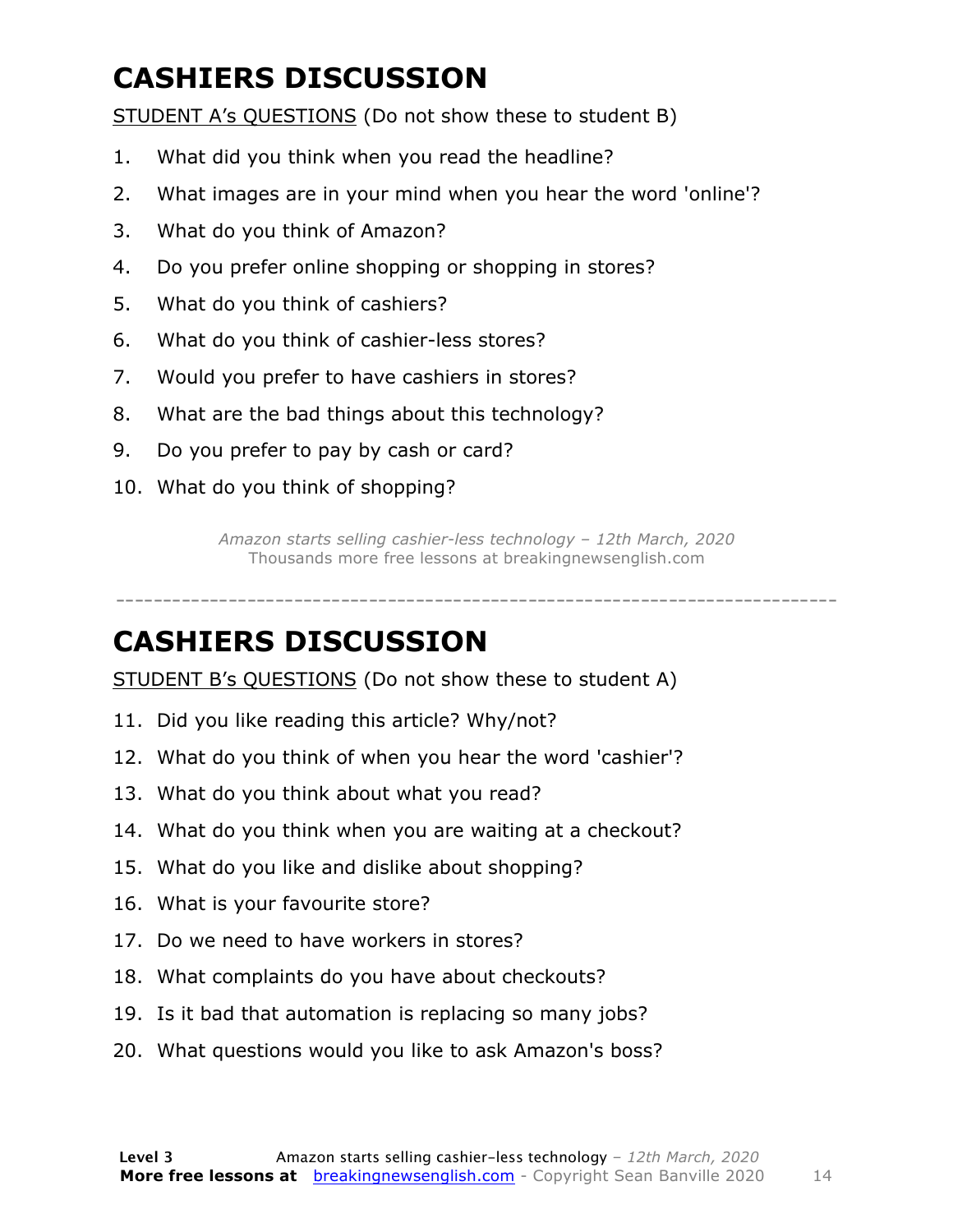### **DISCUSSION (Write your own questions)**

STUDENT A's QUESTIONS (Do not show these to student B)

| 1. |                                                                  |
|----|------------------------------------------------------------------|
|    |                                                                  |
| 2. |                                                                  |
|    |                                                                  |
| 3. |                                                                  |
|    |                                                                  |
| 4. | <u> 1980 - Jan James James Barnett, fransk politik (d. 1980)</u> |
|    |                                                                  |
| 5. |                                                                  |
|    |                                                                  |
| 6. |                                                                  |
|    | Copyright © breakingnewsenglish.com 2020                         |

### **DISCUSSION (Write your own questions)**

STUDENT B's QUESTIONS (Do not show these to student A)

| 1. |                                                                                                                         |  |  |
|----|-------------------------------------------------------------------------------------------------------------------------|--|--|
| 2. |                                                                                                                         |  |  |
|    | <u> 1980 - Andrea Stationer, fransk politiker (d. 1980)</u>                                                             |  |  |
| 3. |                                                                                                                         |  |  |
|    |                                                                                                                         |  |  |
| 4. | <u> 1980 - Jan Samuel Barbara, margaret eta idazlea (h. 1980).</u>                                                      |  |  |
| 5. | <u> 1986 - Johann Stoff, deutscher Stoffen und der Stoffen und der Stoffen und der Stoffen und der Stoffen und der </u> |  |  |
|    |                                                                                                                         |  |  |
| 6. | <u> 1989 - Johann John Stone, market fan it ferskearre fan it ferskearre fan it ferskearre fan it ferskearre fan i</u>  |  |  |

15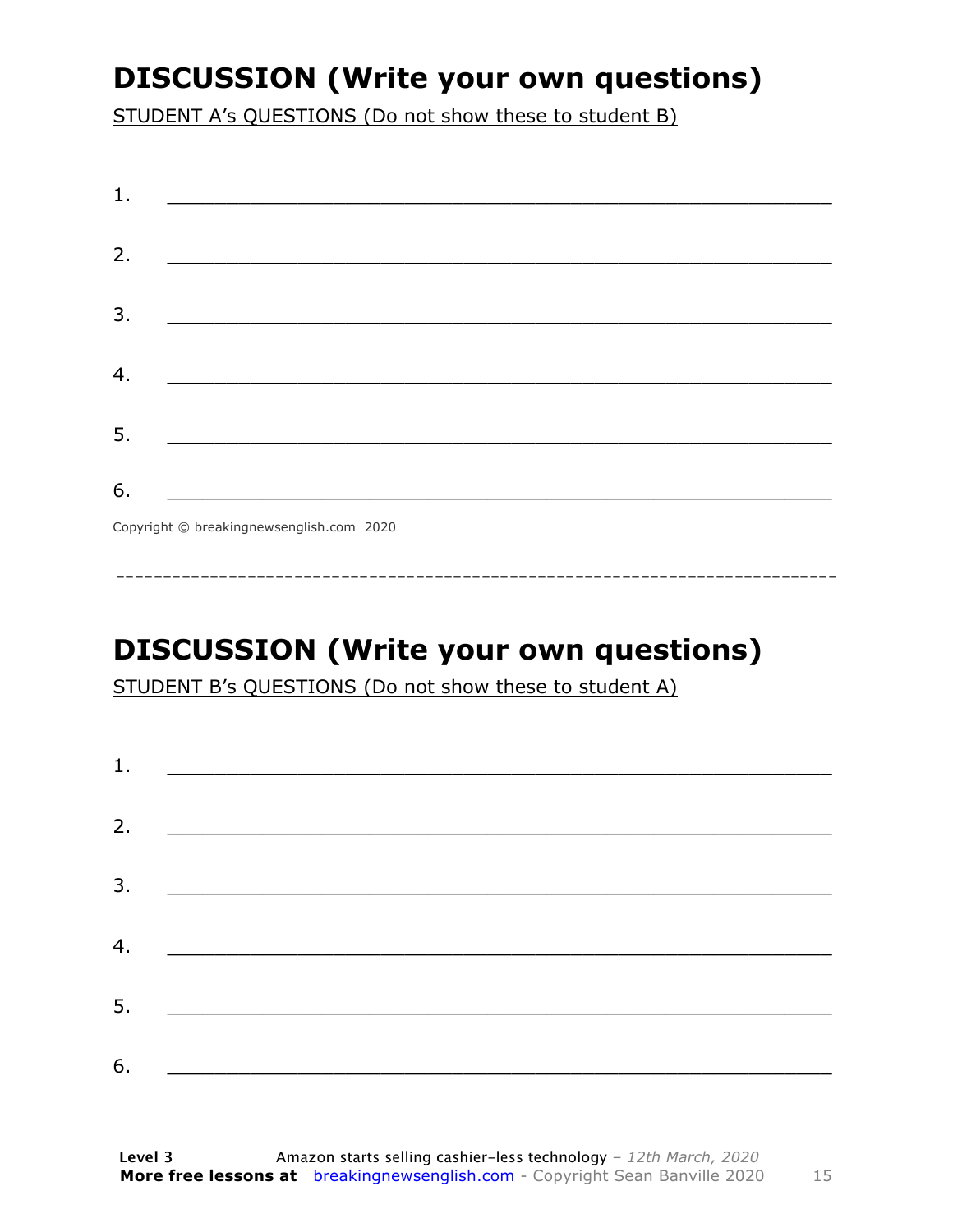### **LANGUAGE - CLOZE**

From https://breakingnewsenglish.com/2003/200312-cashier-less-technology.html

The online retail  $(1)$  Amazon will start selling its cashier-less technology to any store or retail (2) \_\_\_\_ that wants it. The software is called "Just Walk Out". The software means stores do not need any cashiers. Shoppers (3) scan a smartphone app when they arrive at a store and then put their shopping in their bag and... just walk out of the store. The software automatically (4) \_\_\_\_\_ the cost of the customer's shopping and charges the cost of their shopping to the customer's Amazon account. The new software will (5) customers to have their credit card or other payment card deducted instead. Amazon has been using the software for the past two years in its  $(6)$  \_\_\_\_ Go Grocery stores.

The Just Walk Out software will reduce the amount of  $(7)$  a store needs. Instead, the store will need to put hundreds of small cameras on the  $(8)$  The cameras link to software that detects what customers have put into their bag. The software then (9) \_\_\_\_\_ the customer and issues a receipt online. An industry expert expects Amazon to make a lot of money from selling the software to other stores. Many stores want to remove one of the biggest things customers complain (10) - slow checkouts. Amazon said the software will allow store staff, "to focus (11) more valuable activities". However, a retail expert worries that, "there will be fewer jobs (12) automation comes in".

#### **Put the correct words from the table below in the above article.**

| 1.  | (a) | gigantic | (b) | gargantuan | (c) | gaunt      | (d) | giant    |
|-----|-----|----------|-----|------------|-----|------------|-----|----------|
| 2.  | (a) | pamphlet | (b) | inlet      | (c) | islet      | (d) | outlet   |
| 3.  | (a) | easy     | (b) | simply     | (c) | justly     | (d) | fairly   |
| 4.  | (a) | predates | (b) | dates      | (c) | calculates | (d) | grates   |
| 5.  | (a) | let      | (b) | do         | (c) | allow      | (d) | follow   |
| 6.  | (a) | own      | (b) | down       | (c) | up         | (d) | sell     |
| 7.  | (a) | employee | (b) | employees  | (c) | employers  | (d) | employer |
| 8.  | (a) | ceiling  | (b) | sealing    | (c) | sailing    | (d) | selling  |
| 9.  | (a) | tills    | (b) | bills      | (c) | wills      | (d) | fills    |
| 10. | (a) | for      | (b) | of         | (c) | about      | (d) | on       |
| 11. | (a) | up       | (b) | to         | (c) | on         | (d) | as       |
| 12. | (a) | is       | (b) | has        | (c) | was        | (d) | as       |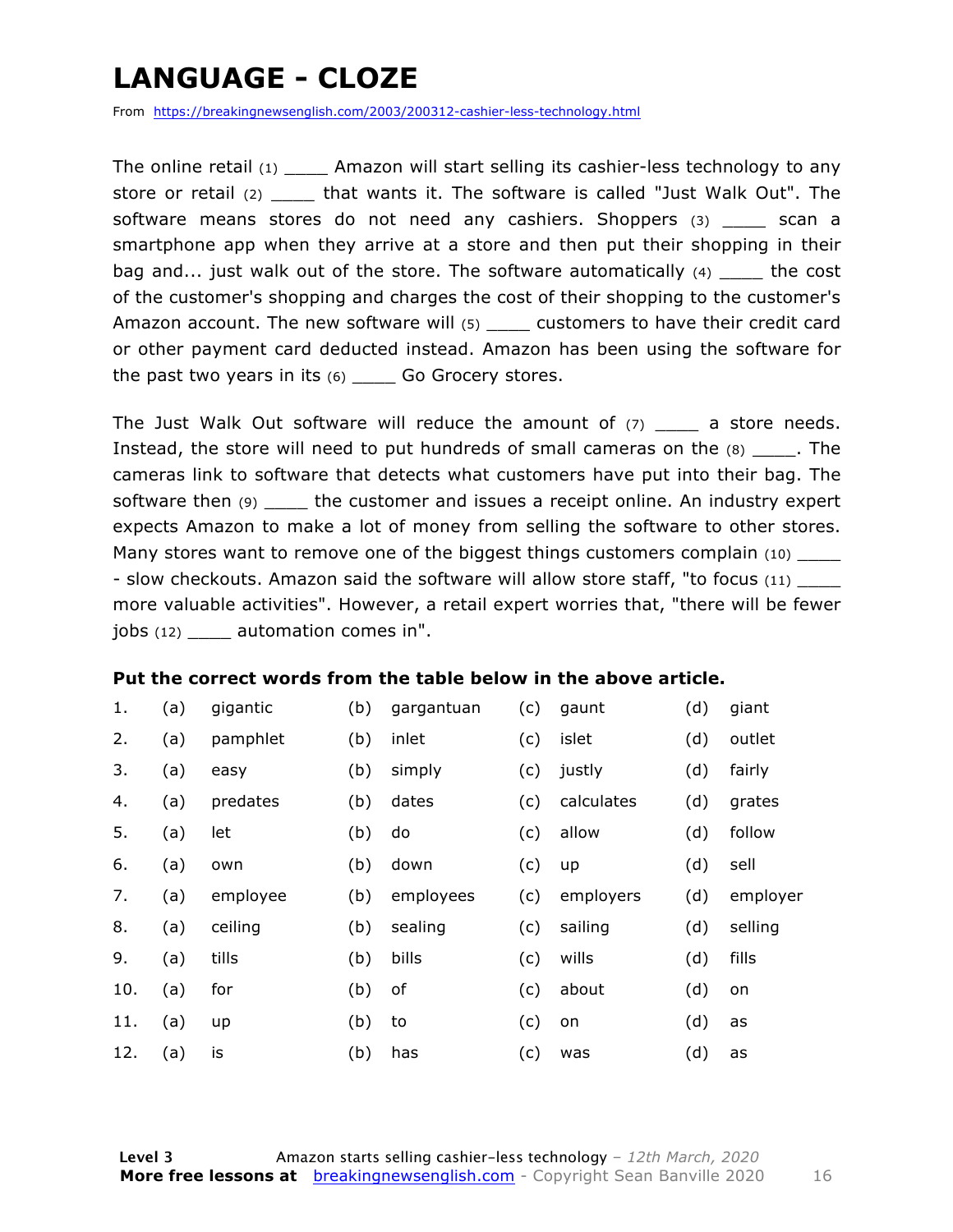### **SPELLING**

From https://breakingnewsenglish.com/2003/200312-cashier-less-technology.html

#### **Paragraph 1**

- 1. The online laitre giant Amazon
- 2. stores do not need any eschasir
- 3. automatically llcctuseaa the cost
- 4. the customer's Amazon auonctc
- 5. allow customers to have their redcit card
- 6. other payment card detddecu instead

#### **Paragraph 2**

- 7. the amount of yimpesoee
- 8. cameras on the liegcin
- 9. software that dstecte what customers
- 10. issues a etepcir online
- 11. things customers picmanlo about
- 12. fewer jobs as oatuntmaoi comes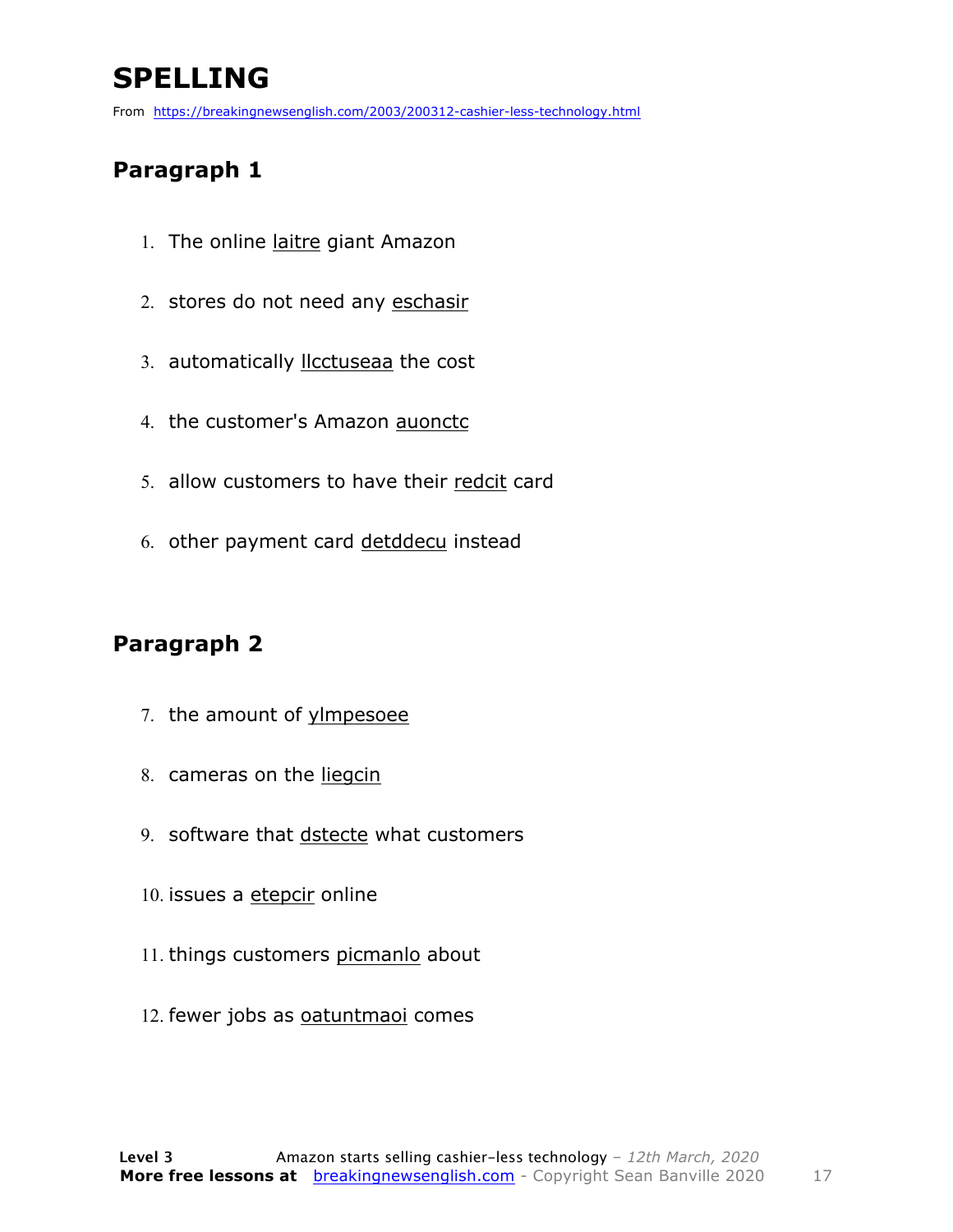### **PUT THE TEXT BACK TOGETHER**

From https://breakingnewsenglish.com/2003/200312-cashier-less-technology.html

#### **Number these lines in the correct order.**

- ( ) card deducted instead. Amazon has been using the software for the past two years in its own Go Grocery stores.
- ( ) to put hundreds of small cameras on the ceiling. The cameras link to software that detects what
- ( ) of the customer's shopping and charges the cost of their shopping to the customer's Amazon
- ( ) expert expects Amazon to make a lot of money from selling the software to other stores. Many stores want to remove
- ( ) expert worries that, "there will be fewer jobs as automation comes in".
- ( ) allow store staff, "to focus on more valuable activities". However, a retail
- ( ) The Just Walk Out software will reduce the amount of employees a store needs. Instead, the store will need
- ( ) outlet that wants it. The software is called "Just Walk Out". The software means stores do not
- ( ) need any cashiers. Shoppers simply scan a smartphone app when they arrive at a store and then put their shopping
- ( ) customers have put into their bag. The software then bills the customer and issues a receipt online. An industry
- ( ) in their bag and... just walk out of the store. The software automatically calculates the cost
- ( ) account. The new software will allow customers to have their credit card or other payment
- ( *1* ) The online retail giant Amazon will start selling its cashier-less technology to any store or retail
- ( ) one of the biggest things customers complain about slow checkouts. Amazon said the software will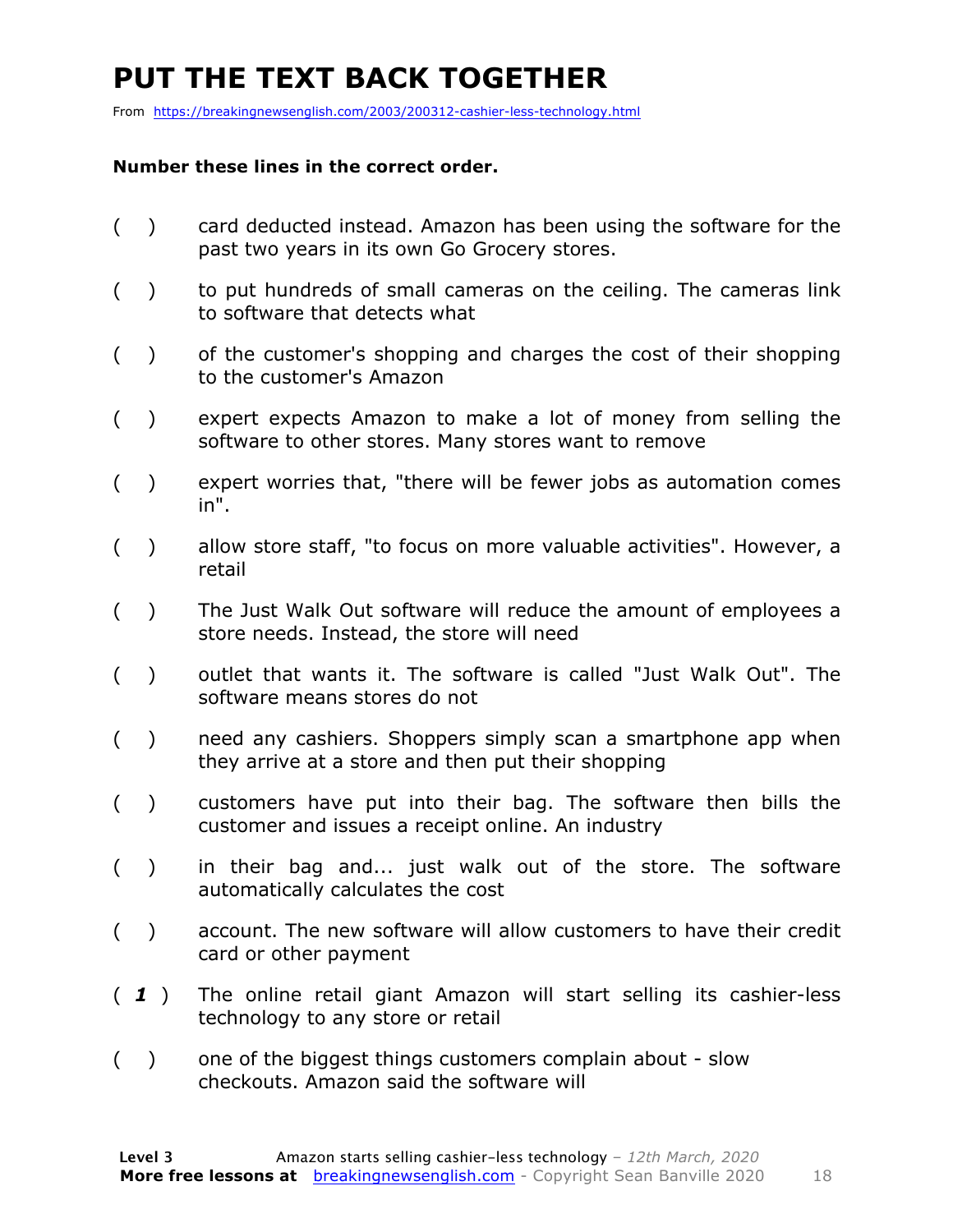#### **PUT THE WORDS IN THE RIGHT ORDER**

From https://breakingnewsenglish.com/2003/200312-cashier-less-technology.html

1. start selling will technology . cashier-less its Amazon

2. software means not cashiers . do The stores need

3. when arrive . app smartphone they a Scan

4. the of cost Automatically shopping . the customer's calculates

5. for the software the Using years . past two

6. a store employees amount the of Reduce needs .

7. ceiling . the small of on camera hundreds Put

8. what bag . Detect their into put have customers

9. biggest customers the One of things complain about .

10. jobs as fewer comes . There automation be will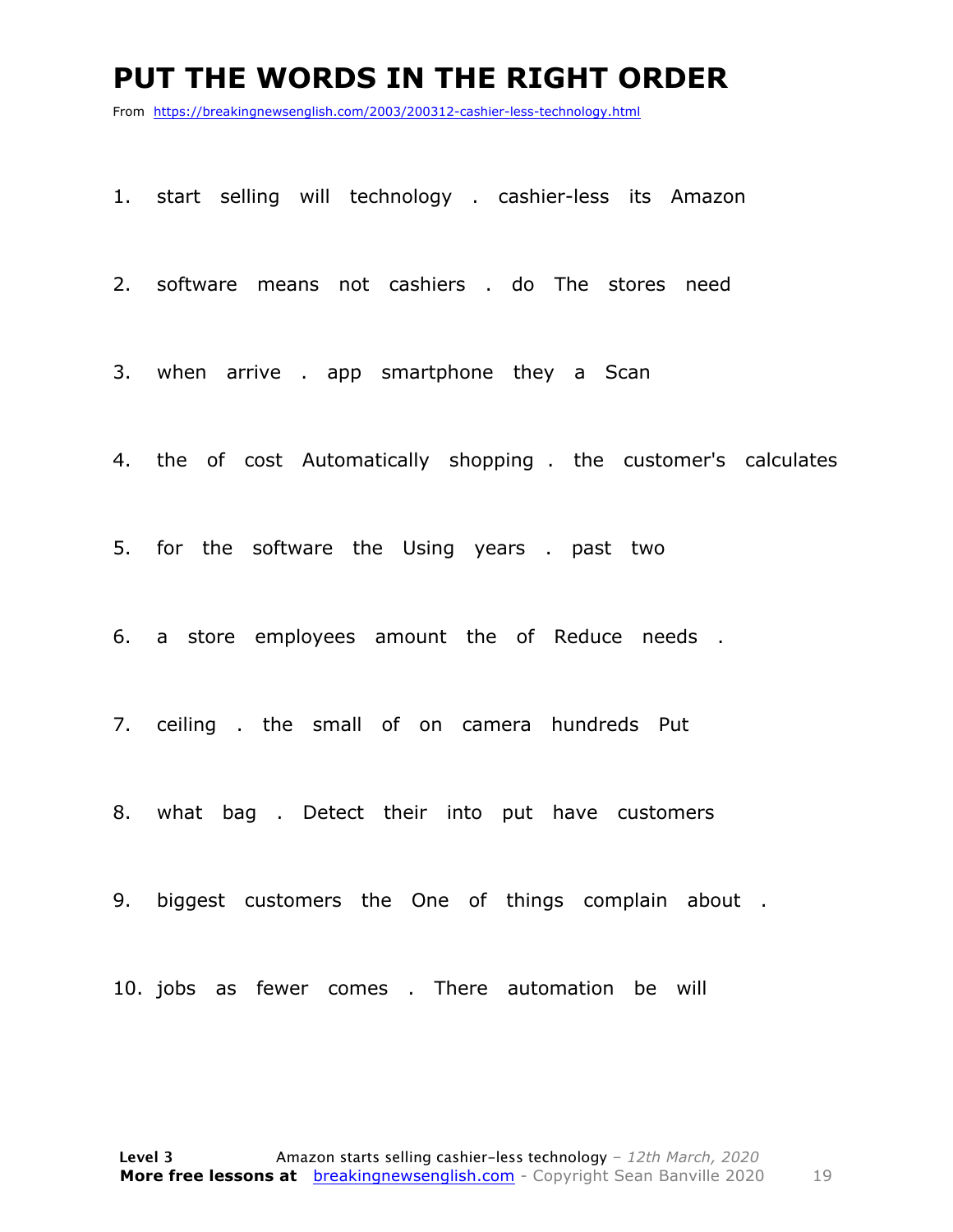### **CIRCLE THE CORRECT WORD (20 PAIRS)**

From https://breakingnewsenglish.com/2003/200312-cashier-less-technology.html

The online retail *gigantic / giant* Amazon will start selling its cashier-less technology to any store or retail *outlet / inlet* that wants it. The software is called "Just Walk Out". The software *mean / means* stores do not need any cashiers. Shoppers simply *see / scan* a smartphone app when they arrive *at / to* a store and then put their shopping in *that / their* bag and... just walk out *of / off* the store. The software automatically *calculates / calculate* the cost of the customer's shopping and charges the cost of their shopping to the customer's Amazon account. The new software will allow customers to have their credit card or other payment card deducted *rather / instead*. Amazon has been using the software for the past two years in its *own / owner* Go Grocery stores.

The Just Walk Out software will *reduce / induce* the amount of employees a store needs. Instead, the store will need to put *hundred / hundreds* of small cameras on the *sealing / ceiling*. The cameras link to software that *detection / detects* what customers have put into their bag. The software then *bails / bills* the customer and issues a receipt online. An industry *expat / expert* expects Amazon to *make / do* a lot of money from selling the software to other stores. Many stores want to *removal / remove* one of the biggest things customers complain about - slow checkouts. Amazon said the software will *allowed / allow* store staff, "to focus on more valuable activities". However, a retail expert worries that, "there will be *fewer / less* jobs as automation comes in".

#### **Talk about the connection between each pair of words in italics, and why the correct word is correct.**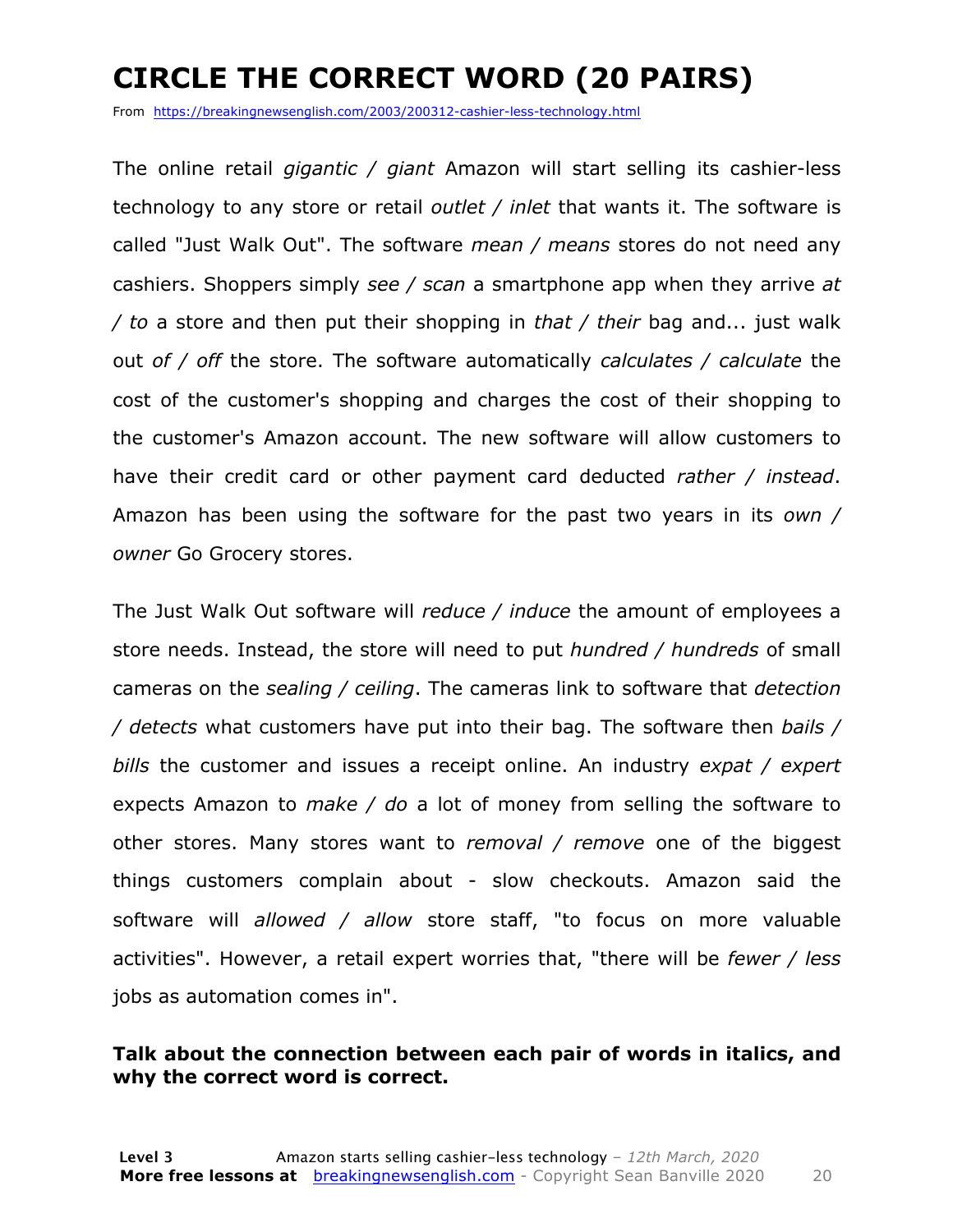### **INSERT THE VOWELS (a, e, i, o, u)**

From https://breakingnewsenglish.com/2003/200312-cashier-less-technology.html

T h\_ \_n l\_n\_ r\_t\_ **\_** l g\_ **\_** n t A m\_z\_n w\_l l s t\_r t s\_l l\_n g \_t s c\_s h\_ **\_** r - l\_s s t\_c h n\_l\_g y t\_ \_n y s t\_r\_ \_r r\_t\_ **\_** l \_ **\_** t l\_t t h\_t w\_n t s \_t . T h\_ s\_f t  $w_r$ \_ s c\_l l\_d " J\_s t W\_l k O\_t " . T h\_ s\_f t w\_r\_ m \_ **\_** n s s t\_r\_s d\_ n\_t n\_ **\_** d \_n y c\_s h\_ **\_** r s . S h\_p p\_r s s\_m p l y s c\_n \_ s m\_r t p h\_n\_ \_p p w h\_n  $t h_y$   $r_y - r_y = t$  st\_r\_ nd t h\_n p\_t t h\_\_ r s h\_p p\_n g \_n t h\_ **\_** r b\_g \_n d . . . j\_s t w\_l k \_ **\_** t \_f t h\_ s t\_r\_. T h\_ s\_f t w\_r\_ \_ **\_** t\_m\_t\_c\_l l y c\_l c\_l\_t\_s t h\_ c\_s t \_f t h\_ c\_s t\_m\_r ' s s h\_p p\_n g \_n d c h\_r g\_s t h\_ c\_s t \_f t h\_ **\_** r s h\_p p\_n g t\_ t h\_ c\_s t\_m\_r ' s A m\_z\_n \_c c\_ **\_** n t . T h\_ n\_w s\_f t w\_r\_ w\_l l \_l l\_w c\_s t\_m\_r s t\_ h\_v\_ t h\_ **\_** r c r\_d\_t c\_r d \_r \_t h\_r p\_y m\_n t c\_r d d\_d\_c t\_d \_n s t\_ **\_** d . A m\_z\_n h\_s b \_ **\_** n \_s\_n g t h\_ s\_f t w\_r\_ f\_r t h\_ p\_s t t w\_ y\_ **\_** r s \_n \_t s \_w n G\_ G r\_c\_r y s t\_r\_s .

T h\_ J\_s t W\_l k O\_t s\_f t w\_r\_ w\_l l r\_d\_c\_ t h\_ \_m\_ **\_** n t \_f \_m p l\_y\_ **\_** s \_ s t\_r\_ n\_ **\_** d s . I n s t\_ **\_** d , t h\_ s t\_r\_ w \_l l n\_ **\_** d t\_ p\_t h\_n d r\_d s \_f s m\_l l c\_m\_r\_ \_n t h\_ c\_ **\_** l\_n g . T h\_ c\_m\_r\_s l\_n k t\_ s\_f t w\_r\_ t h\_t d\_t\_c t s w h\_t c\_s t\_m\_r s h\_v\_ p\_t \_n t\_ t h\_ **\_** r b\_g . T h\_ s\_f t w\_r\_ t h\_n b\_l l s t h\_ c\_s t\_m\_r \_n d \_s s\_ **\_** s \_ r\_c\_ **\_** p t \_n l\_n\_. A n \_n d\_s t r y \_x p\_r t \_x p\_c t s A m\_z\_n t\_ m\_k\_ \_ l\_t \_f m\_n\_y f r\_m s\_l l\_n g t h\_ s\_f t w\_r\_ t\_ \_t h\_r s t\_r\_s . M\_n y s t\_r\_s w\_n t t\_ r\_m\_v\_ \_n\_ \_f t h\_ b\_g g\_s t t h\_n g s c\_s t\_m\_r s c\_m p l\_ **\_** n \_b\_ **\_** t s l\_w c h\_c k\_ **\_** t s . A m\_z\_n s\_ **\_** d t h\_ s\_f t w\_r\_ w\_l l \_l l\_w s t\_r\_ s t\_f f , " t\_ f\_c\_s \_n m\_r\_ v\_l\_ **\_**  b l\_ \_c t\_v\_t\_ **\_** s " . H\_w\_v\_r , \_ r\_t\_ **\_** l \_x p\_r t w\_r r \_ **\_** s t h\_t , " t h\_r\_ w\_l l b\_ f\_w\_r j\_b s \_s \_ **\_**   $t_{m}t_{m}$  n c\_m\_s \_n " .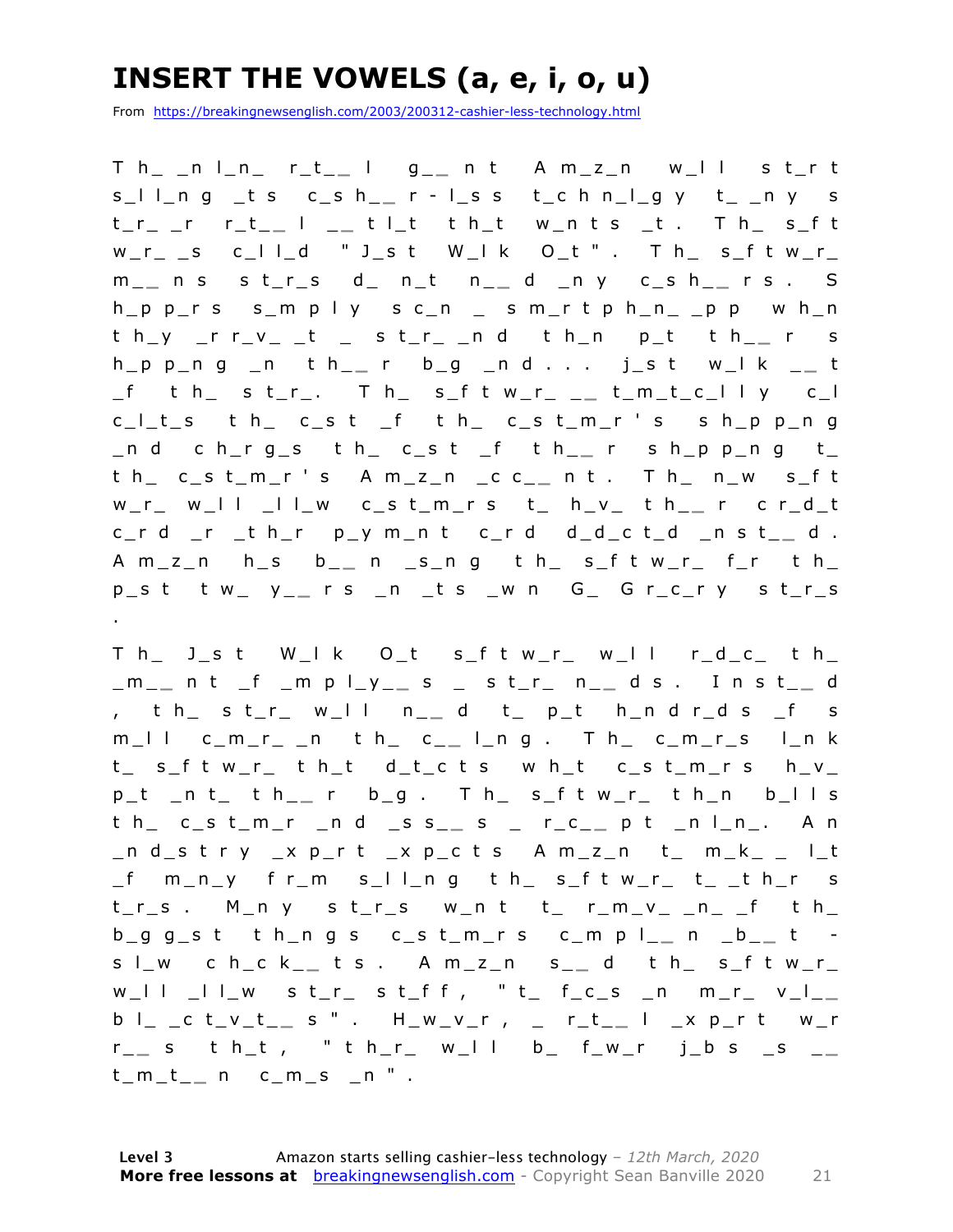#### **PUNCTUATE THE TEXT AND ADD CAPITALS**

From https://breakingnewsenglish.com/2003/200312-cashier-less-technology.html

the online retail giant amazon will start selling its cashierless technology to any store or retail outlet that wants it the software is called just walk out the software means stores do not need any cashiers shoppers simply scan a smartphone app when they arrive at a store and then put their shopping in their bag and just walk out of the store the software automatically calculates the cost of the customers shopping and charges the cost of their shopping to the customers amazon account the new software will allow customers to have their credit card or other payment card deducted instead amazon has been using the software for the past two years in its own go grocery stores the just walk out software will reduce the amount of employees a store needs instead the store will need to put hundreds of small cameras on the ceiling the cameras link to software that detects what customers have put into their bag the software then bills the customer and issues a receipt online an industry expert expects amazon to make a lot of money from selling the software to other stores many stores want to remove one of the biggest things customers complain about slow checkouts amazon said the software will allow store staff to focus on more valuable activities however a retail expert worries that there will be fewer jobs as automation comes in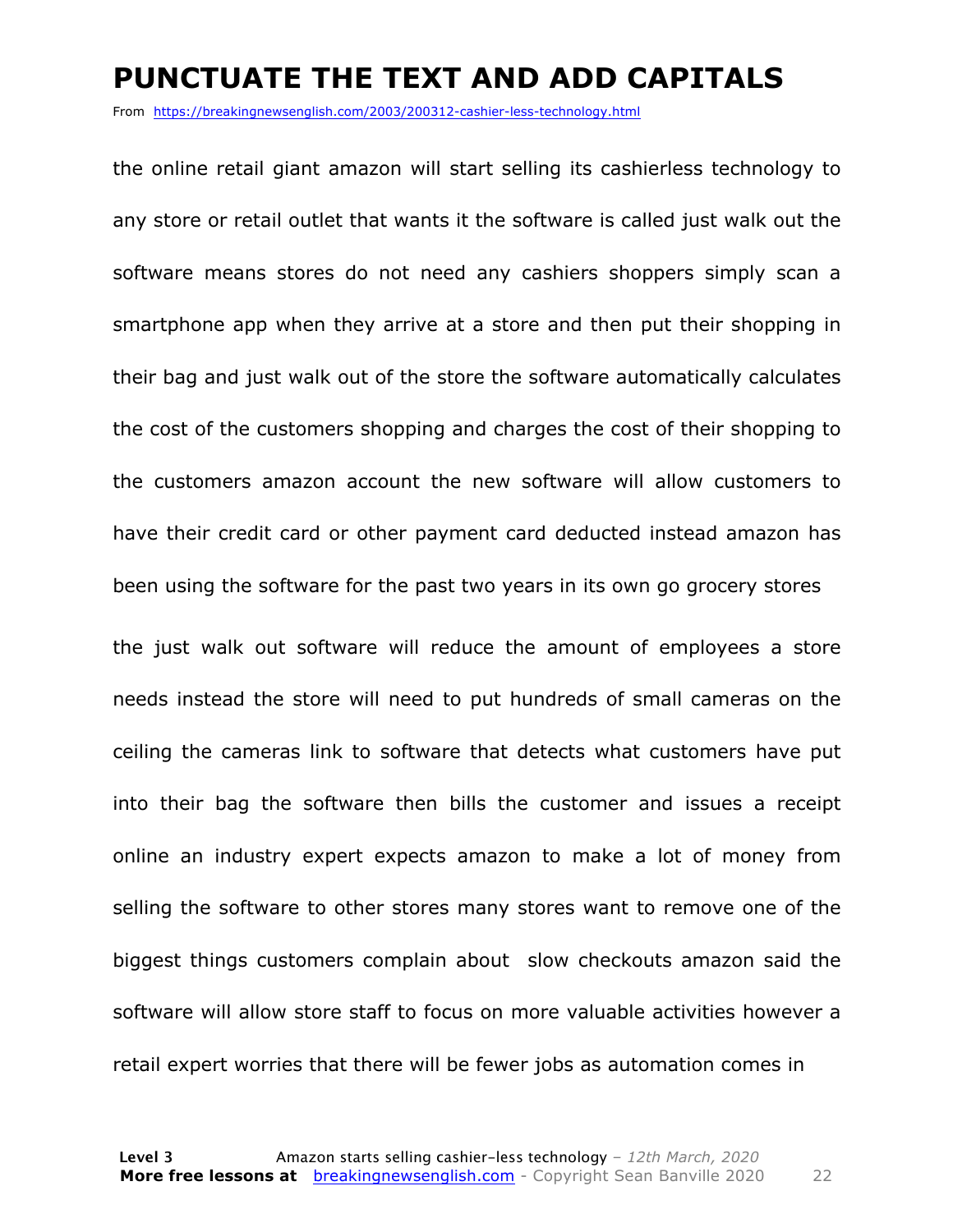## **PUT A SLASH ( / ) WHERE THE SPACES ARE**

From https://breakingnewsenglish.com/2003/200312-cashier-less-technology.html

TheonlineretailgiantAmazonwillstartsellingitscashier-lesstechnolo gytoanystoreorretailoutletthatwantsit.Thesoftwareiscalled"JustWal kOut".Thesoftwaremeansstoresdonotneedanycashiers.Shopperssi mplyscanasmartphoneappwhentheyarriveatastoreandthenputtheir shoppingintheirbagand...justwalkoutofthestore.Thesoftwareautom aticallycalculatesthecostofthecustomer'sshoppingandchargestheco stoftheirshoppingtothecustomer'sAmazonaccount.Thenewsoftware willallowcustomerstohavetheircreditcardorotherpaymentcarddeduc tedinstead.Amazonhasbeenusingthesoftwareforthepasttwoyearsini tsownGoGrocerystores.TheJustWalkOutsoftwarewillreducetheamo untofemployeesastoreneeds.Instead,thestorewillneedtoputhundre dsofsmallcamerasontheceiling.Thecameraslinktosoftwarethatdetec tswhatcustomershaveputintotheirbag.Thesoftwarethenbillsthecust omerandissuesareceiptonline.AnindustryexpertexpectsAmazontom akealotofmoneyfromsellingthesoftwaretootherstores.Manystoresw anttoremoveoneofthebiggestthingscustomerscomplainabout-slowc heckouts.Amazonsaidthesoftwarewillallowstorestaff,"tofocusonmo revaluableactivities".However,aretailexpertworriesthat,"therewillb efewerjobsasautomationcomesin".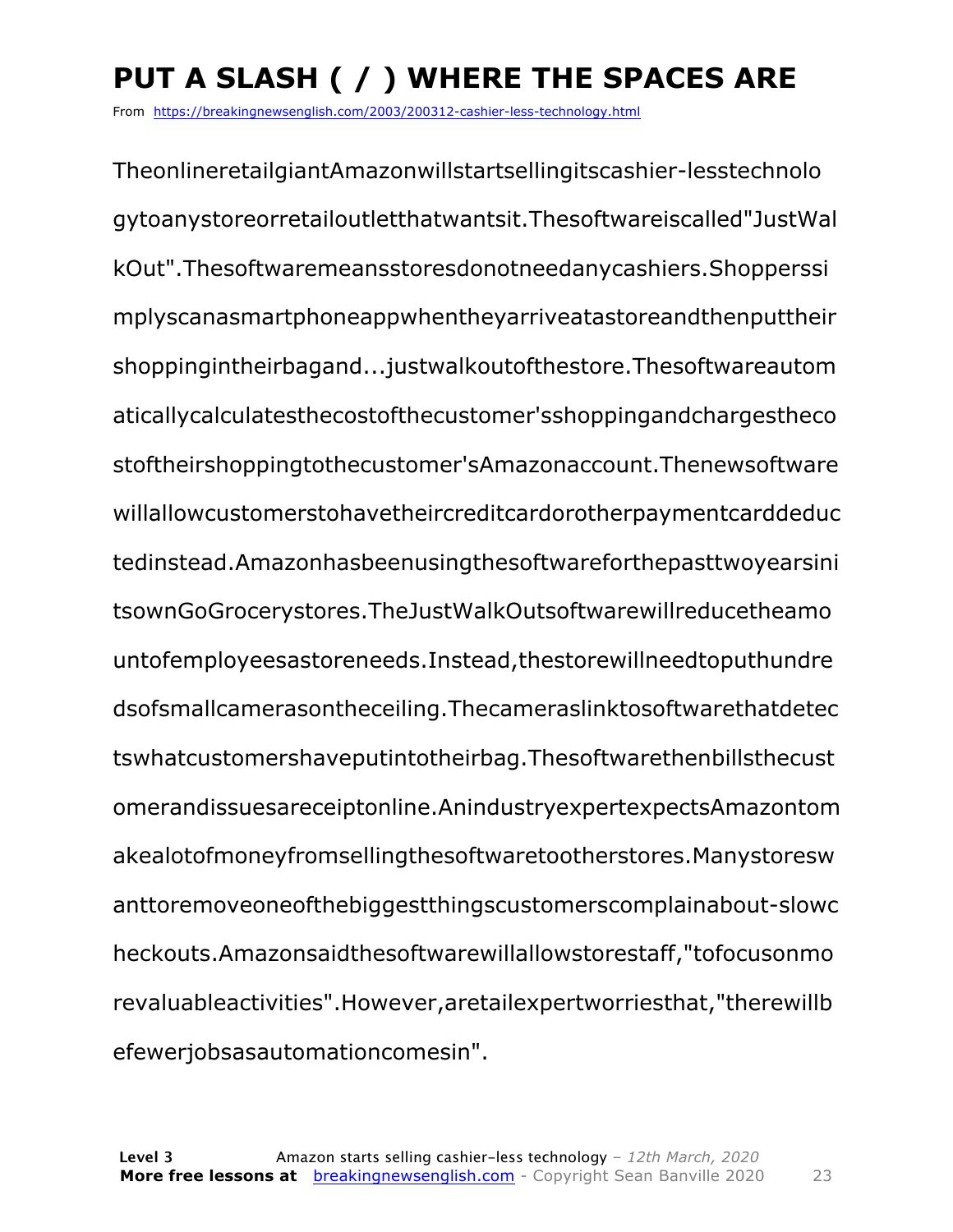### **FREE WRITING**

From https://breakingnewsenglish.com/2003/200312-cashier-less-technology.html

Write about cashiers for 10 minutes. Comment on your partner's paper.

| <u> 2003 - Johann Stoff, Amerikaansk politiker (d. 1982)</u> |  |  |  |
|--------------------------------------------------------------|--|--|--|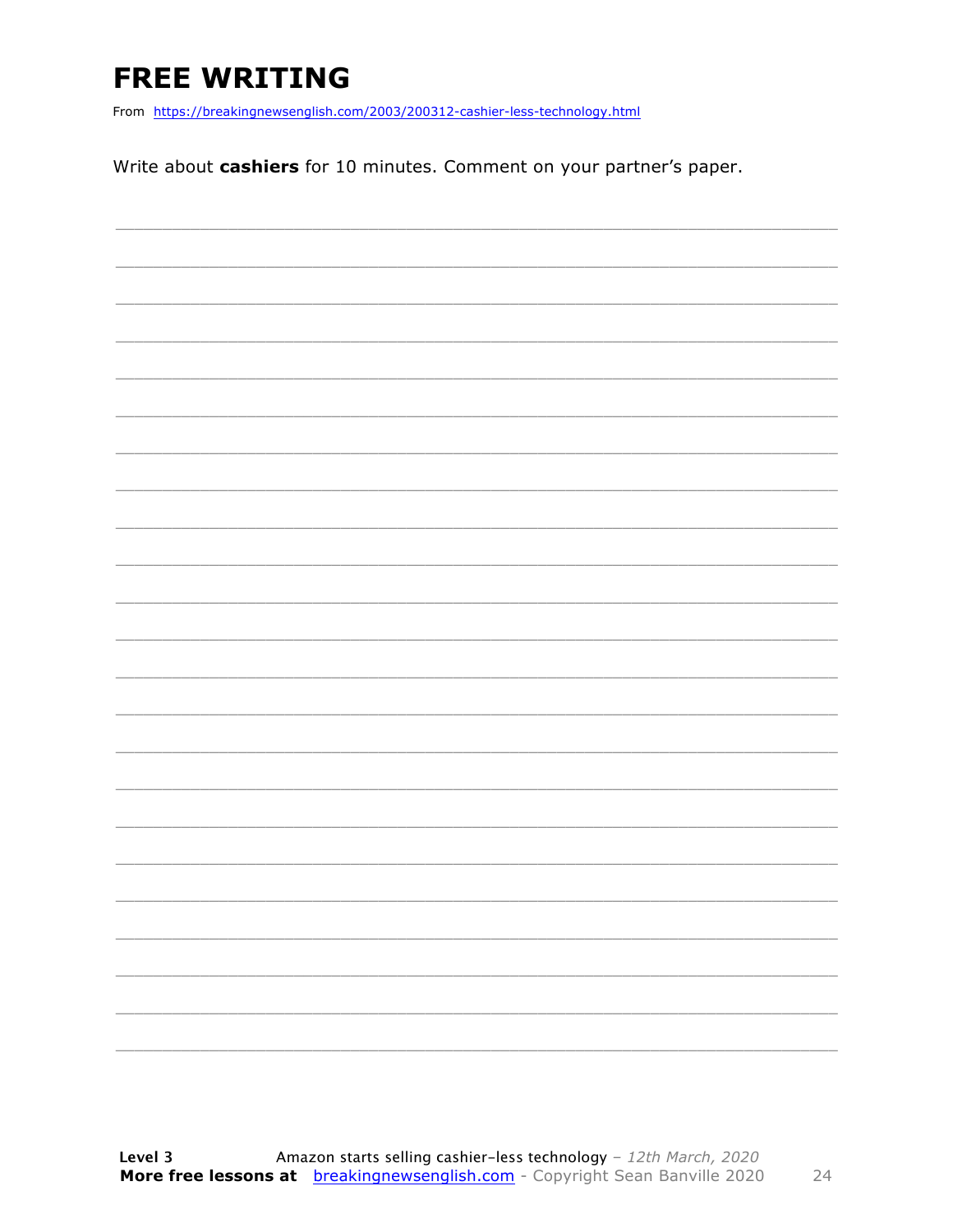### **ACADEMIC WRITING**

From https://breakingnewsenglish.com/2003/200312-cashier-less-technology.html

There is too much technology replacing too many jobs. This is wrong. Discuss.

|  |  | -                        |
|--|--|--------------------------|
|  |  | $\overline{\phantom{0}}$ |
|  |  |                          |
|  |  |                          |
|  |  |                          |
|  |  |                          |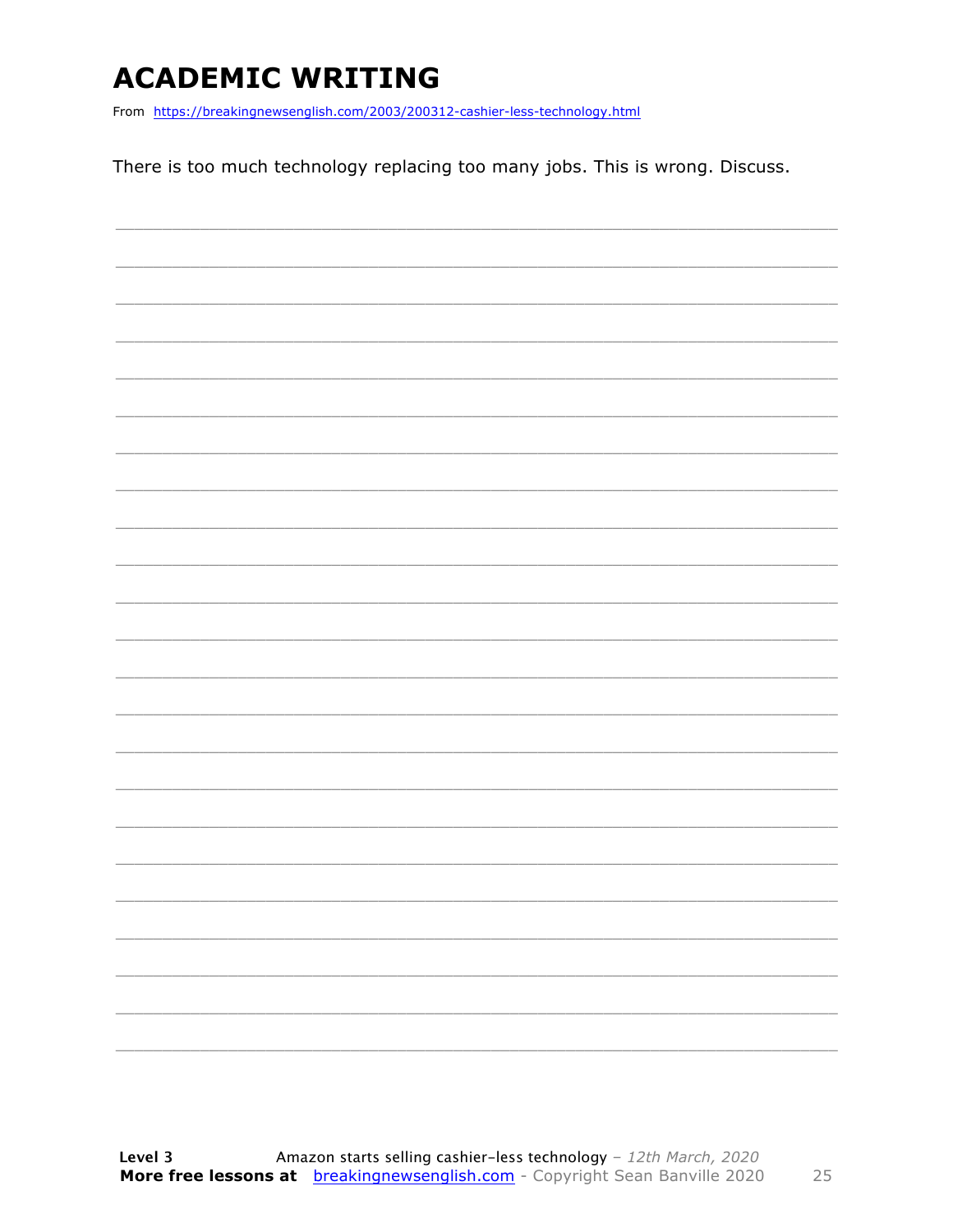### **HOMEWORK**

**1. VOCABULARY EXTENSION:** Choose several of the words from the text. Use a dictionary or Google's search field (or another search engine) to build up more associations / collocations of each word.

**2. INTERNET:** Search the Internet and find out more about this news story. Share what you discover with your partner(s) in the next lesson.

**3. CASHIERS:** Make a poster about cashiers. Show your work to your classmates in the next lesson. Did you all have similar things?

**4. TECHNOLOGY:** Write a magazine article about technology never replacing cashiers because people need jobs. Include imaginary interviews with people who are for and against this.

Read what you wrote to your classmates in the next lesson. Write down any new words and expressions you hear from your partner(s).

**5. WHAT HAPPENED NEXT?** Write a newspaper article about the next stage in this news story. Read what you wrote to your classmates in the next lesson. Give each other feedback on your articles.

**6. LETTER:** Write a letter to an expert on cashiers. Ask him/her three questions about them. Give him/her three of your ideas on how stores can keep their cashiers. Read your letter to your partner(s) in your next lesson. Your partner(s) will answer your questions.